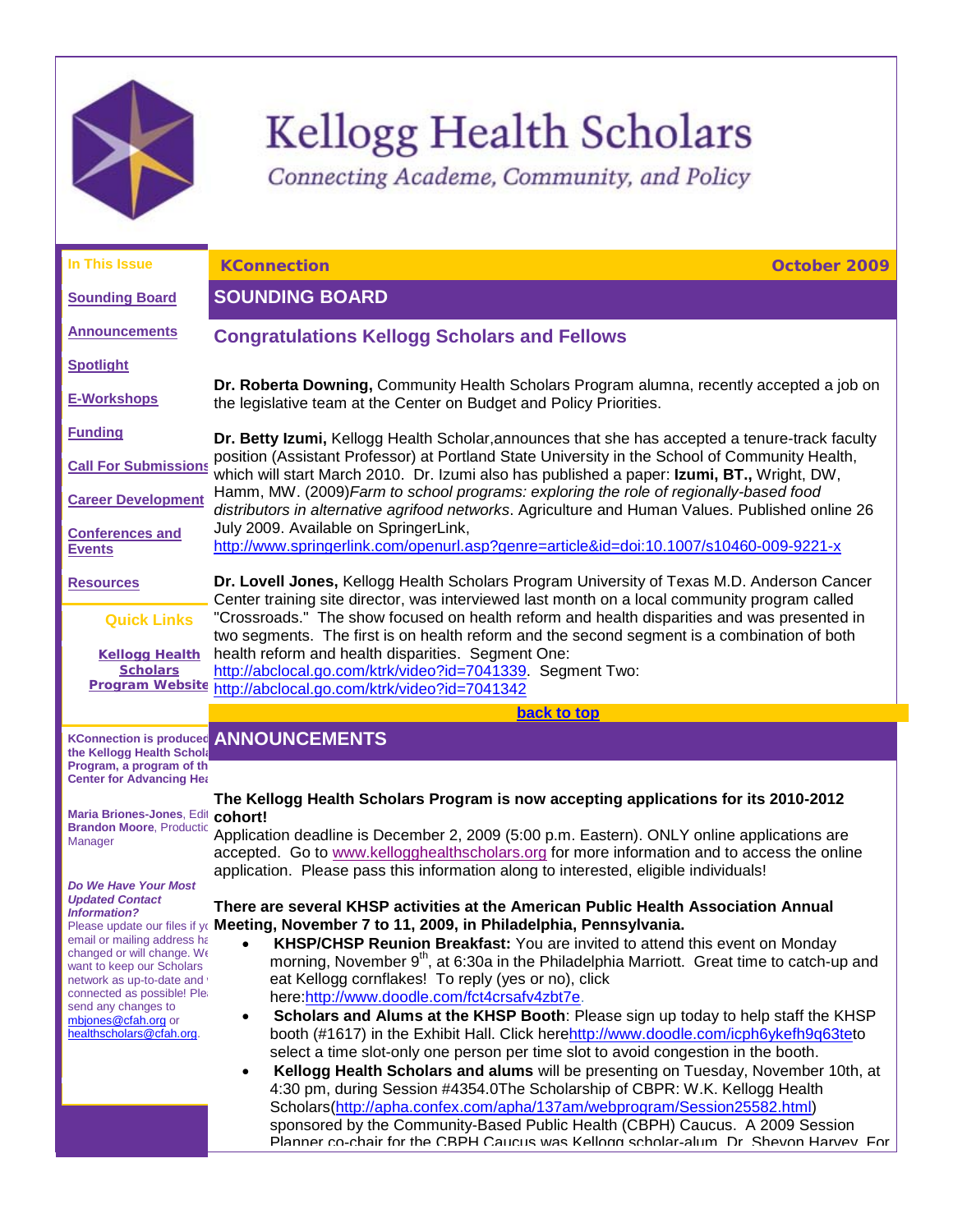more information about the Caucus, visit their website a[thttp://www.cbphcaucus.org.](http://rs6.net/tn.jsp?t=xtjoradab.0.0.5gytkqcab.0&p=http%3A%2F%2Fwww.cbphcaucus.org%2F&id=preview)

**KHSP Healthy People 2020 Working Group has established an email listserv address: [KHSP-HP2020wg@umich.edu.](mailto:KHSP-HP2020wg@umich.edu)** This working group is a subgroup of the larger SDOH (Social Determinants of Health) interest group that met together at the KHSP meeting this past June in Washington, DC. The working group is focused on developing recommendations re: integrating SDOH more effectively into the overall structure of the final plan for Healthy People 2020, which will be released near the end of 2010. If you are interested in joining the group, please contact Dr. Shawn Kimmel, Kellogg Health Scholars Program alumnus. Dr. Kimmel's email address and phone number are [skimmel@umich.edu](mailto:skimmel@umich.edu) and 313-537-4830.

**Save the Date! The 2010 Kellogg Health Scholars Program Annual Meeting** will be held **June 9 through June 11, 2010** in Washington, DC. Details to follow.

**Mark Your Calendars! 8th Disparities in Health in America Workshop** scheduled for **June 21 through June 26, 2010** at the University of Texas M. D. Anderson Cancer Center in Houston, Texas.Details to follow.

**[back to top](#page-0-2)**

# <span id="page-1-0"></span>**SPOTLIGHT ON KELLOGG SCHOLARS NETWORK**

Meet Kellogg Health Scholars Program alumna, **D. Phuong (Phoenix) Do, Ph.D...**

Dr. Phoenix Do recently accepted a position as Assistant Professor in the Department of Health Services Policy and Management at the University of South Carolina's Arnold School of Public Health. A Health Disparities Scholar with the National Center on Minority Health and Health Disparities (NCMHD), Dr. Do received her B.S. in Civil Engineering from the University of California at Los Angeles (UCLA) and her M.Phil. and Ph.D. in Policy Analysis from The RAND Graduate School.

Broadly speaking, her research interests include the social determinants of health, racial health disparities, neighborhood context, quantitative methodologies, and their intersections. Her current projects include re-examining the concept and meaning of race in the context of interpreting the race coefficient in racial health disparities studies, investigating the extent to which metropolitanlevel racial segregation and neighborhood poverty interact to impact health and racial health disparities between blacks and whites, and accounting for the dynamics of income and neighborhood context across the life-course in their relationship to health outcomes. She is particularly interested in causal modeling and using a multi-level, life-course approach to help account for the persistent black/white health gap. Dr. Do was recently awarded an NIH R21 grant, "Marginal Structural Modeling: Towards Recovering Causal Estimates of Neighborhood Poverty on Health and Mortality", which takes a life-course approach to recovering the effects of neighborhood poverty in the presence of time-varying factors (e.g., income, employment status) that are simultaneously mediators and confounders.

As a postdoctoral health disparities research scholar in the KHSP Multidisciplinary Track at the University of Michigan Institute for Social Research (2006-2008), Dr. Do worked with Ana Diez-Roux and George Kaplan on studies that examined the link between neighborhood stressors and cortisol profiles, and the influences of psychosocial factors on early markers of endothelia dysfunction, respectively.

Dr. Do credits her experience in the KHSP for helping her develop her skills and knowledge as a health disparities researcher. She writes, "The Kellogg Program gave me the incredible opportunity to collaborate with and learn from some of the leading researchers examining the social determinants of health and health disparities and the impact of the social and physical environments on health. However, the program did not only offer valuable research experience; it also gave me the opportunity to become engaged and participate in the policy process in Washington, DC. Kellogg was instrumental in helping make the connection between rigorous research and policy formation aimed at reducing health disparities."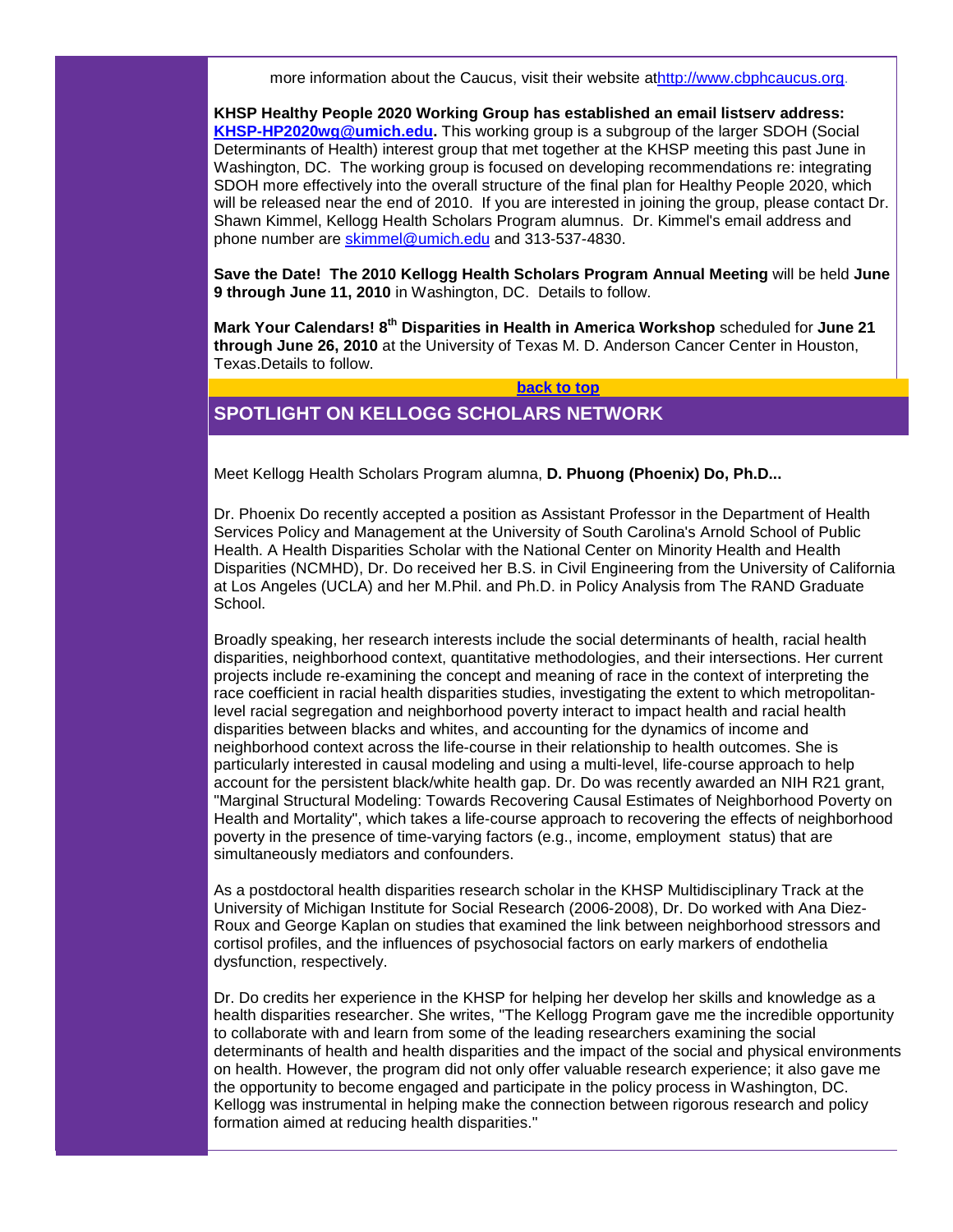She adds, "Aside from the remarkable research and policy experience offered during the postdoctoral program, one of the most unique and strongest aspects of KHSP is the continued support it offers to each one of us after we complete the program. It is a tremendous advantage to be part of such a talented and cross-disciplinary group that is so generous in sharing expertise, helping make connections, and supporting our research and career efforts."

#### **[back to top](#page-0-2)**

# <span id="page-2-0"></span>**Archived KHSP E-Workshops**

The archived KHSP e-workshops are taped from the live e-workshops of the Kellogg Health Scholars. These live electronic workshops are intended to bring Kellogg Health Scholars together between face-to-face networking meetings to explore topics of mutual interest. Its purpose is to form closer networks between the Kellogg Health Scholars and to provide to them and the Kellogg Community of Scholars support and resources for career development.

Access to archived e-workshops is STRICTLY LIMITED to Kellogg Health Scholars, Kellogg Fellows in Health Policy Research (current and alumni), Scholars in Health Disparities and Community Health Scholars program alumni and H. Jack Geiger Congressional Health Policy Fellows program alumni. The contents of these e-workshops are confidential. These archived presentations should not be accessed, copied or forwarded by/to any individuals other than group of scholars, fellows and scholar/fellow alumni that have been identified.

To listen to the archived presentations and download materials, visit the Archived Workshops page in the members-only section of the KHSP website at

[http://www.kellogghealthscholars.org/members/login.cfm.](http://rs6.net/tn.jsp?t=xtjoradab.0.0.5gytkqcab.0&p=http%3A%2F%2Fwww.kellogghealthscholars.org%2Fmembers%2Flogin.cfm&id=preview) For login and passcode information, please contact Brandon Moore at [bmoore@cfah.org](mailto:bmoore@cfah.org) or call (202) 387-2829.

#### **[back to top](#page-0-2)**

# <span id="page-2-1"></span>**FUNDING**

## **California Breast Cancer Research Program (CBCRP) Translational Research**

# **LOIs deadline: October 21, 2009**

CBCRP is committed to supporting research on a critical path for practical application, with the greatest potential for major impact in the areas of (1) prevention, detection, diagnosis, or treatment of breast cancer; (2) improved quality of life for survivors, and/or reduction in the community and social burden caused by the disease in California; or (3) advances in medical practices, health systems changes, health policies, or environmental modifications. [Background](http://rs6.net/tn.jsp?t=xtjoradab.0.0.5gytkqcab.0&p=http%3A%2F%2Fwww.cbcrp.org%2Fapply%2FaboutAwards.php&id=preview)  [information](http://rs6.net/tn.jsp?t=xtjoradab.0.0.5gytkqcab.0&p=http%3A%2F%2Fwww.cbcrp.org%2Fapply%2FaboutAwards.php&id=preview) on our Translational Research Awards.

Review the *[Call for Applications](http://rs6.net/tn.jsp?t=xtjoradab.0.0.5gytkqcab.0&p=http%3A%2F%2Fwww.cbcrp.org%2Fapply%2Fcall%2F&id=preview)*. Review the [application materials.](http://rs6.net/tn.jsp?t=xtjoradab.0.0.5gytkqcab.0&p=http%3A%2F%2Fwww.cbcrp.org%2Fapply%2FappForms%2F&id=preview)

#### **[back to top](#page-0-2)**

# <span id="page-2-2"></span>**CALL FOR SUBMISSIONS**

## **Call for Papers -** *Community Development: Journal of the Community Development Society* **Special Issue on Community Development Approaches to Improving Public Health Deadline: October 31, 2009**

A special issue of Community Development: Journal of the Community Development Society is being organized to highlight papers that describe, analyze, and interpret innovative community development strategies to create healthier environments and improve public health. Across America, it has become clear that ill-considered land use, economic development and redevelopment planning decisions are having an adverse effect on public health. Land use planning, economic development and redevelopment have long operated in isolation from public health, and as a result, we allowed have places to be built where the following conditions are common:

- Communities built exclusively for auto-based transportation where walking and cycling to school, to work, or for pleasure is difficult and often dangerous;
- sprawling low density places, where mixed use is discouraged and grocery stores and jobs are far from residential areas;
- Places in which parks and playgrounds are rare and often non-existent;
- Schools and houses that are built near major sources of pollution;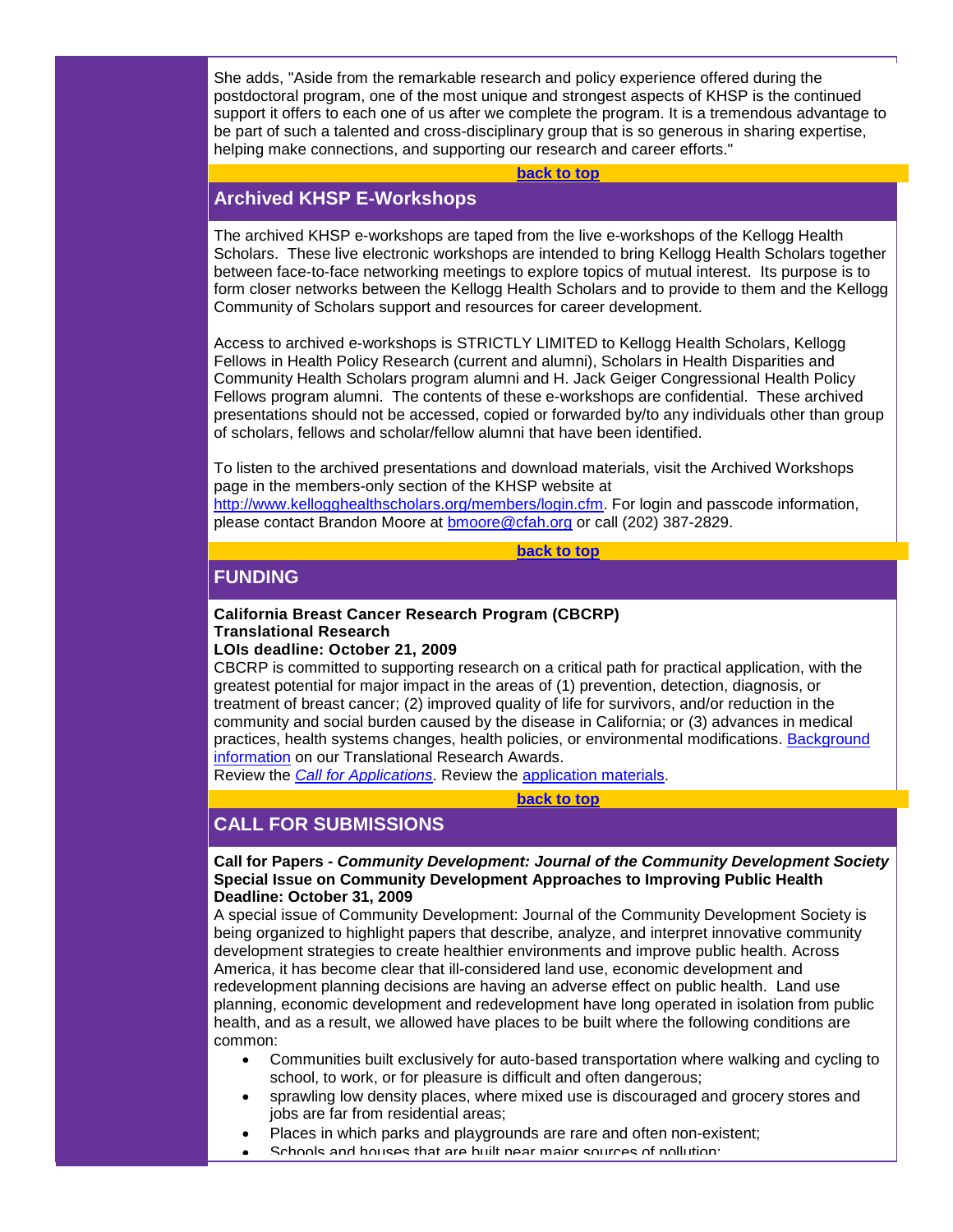• School yards and indoor recreational facilities which stay locked and unavailable for community use on evening and weekends.

Such unhealthy environments have contributed to the dramatic increase in chronic diseases as obesity, diabetes and asthma. In low income neighborhoods, where these environmental problems are more pronounced, residents live markedly shorter and unhealthier lives than those in well to do neighborhoods.

In face of this reality, the disconnected fields of public health, city planning and economic development and redevelopment are beginning to work together more effectively to build healthier environments. Local governments, private developers, and community groups are creating new policies, programs, and developments that improve community health outcomes--by ensuring that farmers' markets and neighborhood grocery stores are supported, for instance, or by promoting sidewalks, parks and other environmental components that encourage physical activity. Getting these public agencies and private entities to re-imagine their missions and to work together, and to do so effectively, to build healthier and more sustainable places, is a task that requires a great deal of tenacity, creativity, and effort. It also takes continual learning and tactical innovation. This special issue of ... will examine the efforts of these community development approaches to building healthier environments. We invite the submission of papers that examine innovative techniques and approaches used by local governments, community advocates, and the private sector to improve food access, promote mixed use development, increase physical activity opportunities, and ameliorate air quality. Persons interested in contributing a paper to this issue should send a 250 word abstract to Robert Ogilvie, via e-mail: [rogilvie@phlpnet.org](mailto:rogilvie@phlpnet.org) indicating the specific topic, methodology or approach, and relevance for the Community Development Approaches to Improving Public Health issue to the Guest Editor by October 31, 2009. Publication of this issue is planned for 2010

#### **Call for Abstracts -- Alliances for Global Health Education: Learning from South-South Collaboration, Learning from South-South Collaboration 1st Latin American and Caribbean Conference on Global Health**

#### **Hosted at: Instituto Nacional de Salud Pública (INSP)**

#### **Cuernavaca, Mexico - April 9 - 11, 2010**

## **Deadline: November 1, 2009,** 11:59 pm Eastern Time

Website: [http://globalhealthedu.org/events/alliances/Pages/default.aspx](http://rs6.net/tn.jsp?t=xtjoradab.0.0.5gytkqcab.0&p=http%3A%2F%2Fglobalhealthedu.org%2Fevents%2Falliances%2FPages%2Fdefault.aspx&id=preview)

The program analyzes the differences between South/South collaborations and traditional North/South alliances, examines successes and obstacles to effective functioning of these partnerships and culls lessons that can be learned and adopted by the North.

Awards**:** Recognition for Global Health Activities & Scholarships Awarded for Leadership and **Excellence** 

#### [http://globalhealthedu.org/EVENTS/ALLIANCES/Pages/Awards.aspx](http://rs6.net/tn.jsp?t=xtjoradab.0.0.5gytkqcab.0&p=http%3A%2F%2Fglobalhealthedu.org%2FEVENTS%2FALLIANCES%2FPages%2FAwards.aspx&id=preview)

#### Call for abstracts**:** [http://globalhealthedu.org/events/alliances/Pages/CallForAbstracts.aspx](http://rs6.net/tn.jsp?t=xtjoradab.0.0.5gytkqcab.0&p=http%3A%2F%2Fglobalhealthedu.org%2Fevents%2Falliances%2FPages%2FCallForAbstracts.aspx&id=preview) Keynote Speaker: Paulo Buss, Oswaldo Cruz Foundation (Fiocruz)

Dr. Paulo Buss is President of the Oswaldo Cruz Foundation, Brazil's national institute of health which provides community services throughout Brazil and postgraduate medical training in public health.

Plenary Panels:

- Interdisciplinary Approaches to Global Health Education: Beyond the traditional medical model
- **Lessons Learned from A(H1N1) Virus**
- Role of Institutional Alliances in Advancing Global Health Education
- **Ethics and Equity Issues of Collaborations for Global Health**
- Social Determinants of Health
- Global Health Diplomacy

Invited Speakers Include: Marco Akerman, Pan American Health Organization; Jack Bryant, World Health Organization; Pierre Buekens, Tulane University; Paulo Buss, Oswaldo Cruz Foundation; Julio Frenk, Harvard University; Mauricio Hernandez, Mexico Ministry of Health; King Holmes, University of Washington; Ilona Kickbusch, Graduation Inst. of Intl Dev. Studies, Geneva; Pablo Kuri, Mexico Secretariat of Health; Laura Magaña, Instituto de Salud; Tom Novotny, San Diego State University; Walter Patrick, South Asian Partners for Global Health; Mirta Roses, Pan American Health Organization; Jeanette Vega, Undersecretary of Public Health, Chile. Contact:Global Health INSP Cuernavaca, Morelos MEXICO, Tel . (52-777) 329 3000 Ext. 5205 y 5206 Fax: (777) 311 1156 [saludglobal@insp.mx](mailto:saludglobal@insp.mx)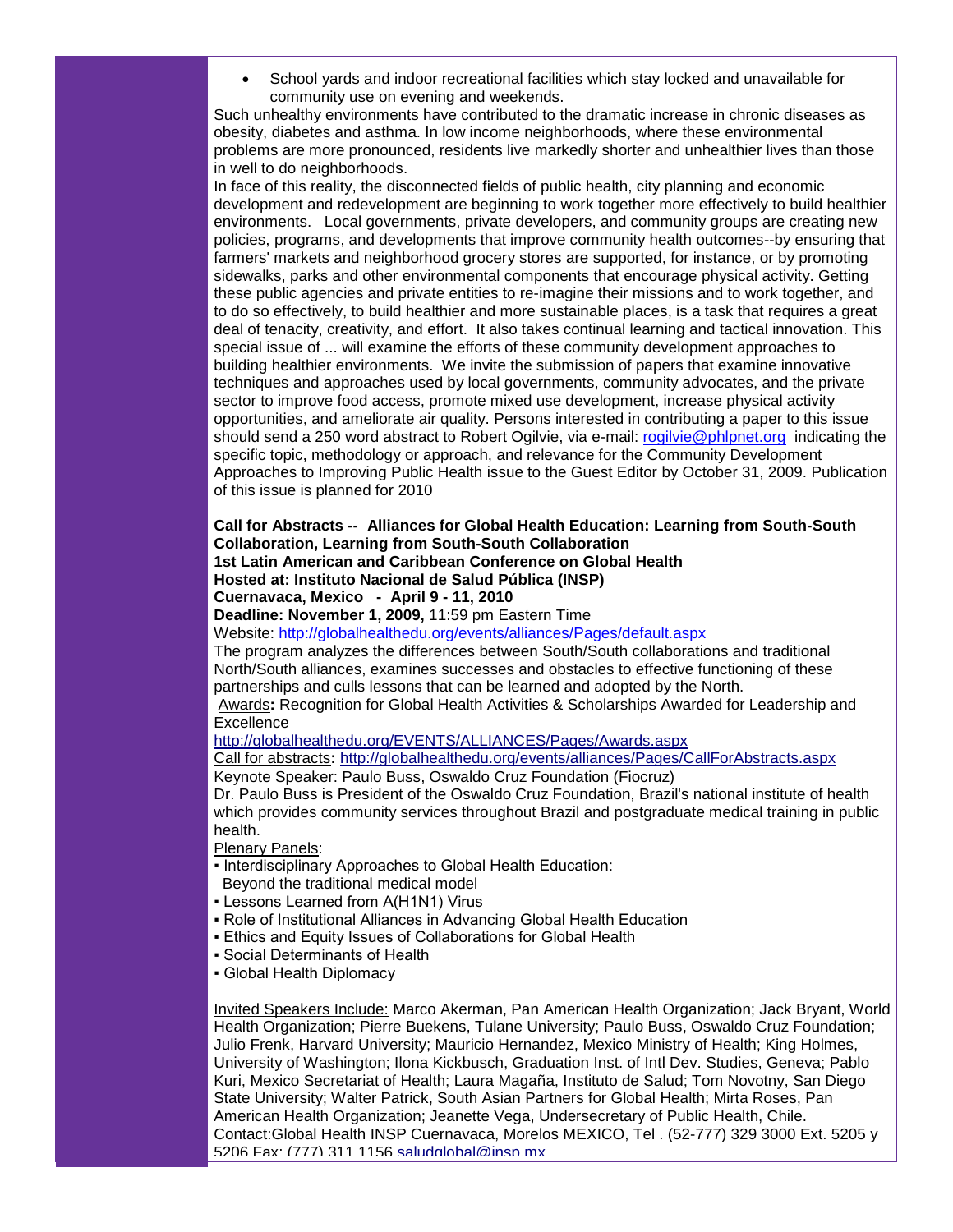**Call for Proposals -- National Institutes of Health, 3rd Annual Conference Science of Dissemination and Implementation: Methods and Measurement Hyatt Regency Bethesda One Bethesda Metro Center 7400 Wisconsin Avenue**

**Bethesda, MD**

**March 15-16, 2010**

#### **Deadline: November 6, 2009 (5:00 p.m. Pacific)**

*There is no fee to register for this conference. Please note: this year's conference will NOT be available for viewing online.* There is a recognized need to close the gap between research evidence and clinical and public health practice, but how is this best accomplished? although emerging as a field of research in health and medicine, dissemination and implementation science is as yet underdeveloped. A forum is needed to facilitate growth in the science of dissemination and implementation. Researchers and evaluators who are interested in identifying opportunities and obstacles for dissemination and implementation research/evaluation are encouraged to attend this meeting. The goal is to engage in dialogue, exchange ideas, explore contemporary topics and challenge one another to identify and test research designs, methods and measurement that will advance dissemination and implementation science. To meet the goal of this year's conference-to stimulate conversation among researchers and experts in the field-the conference will again include Think Tanks in addition to traditional Plenary Sessions, Concurrent Oral Presentation Sessions and Poster Sessions. Sessions will be structured to encourage interaction and networking between participants. Applicants are encouraged to submit abstracts for oral presentations/panels, posters, and think tanks (which applicants will lead). Descriptions of each type of session, and instructions for Abstract submission, are described in the [Call for Proposals](http://rs6.net/tn.jsp?t=xtjoradab.0.0.5gytkqcab.0&p=http%3A%2F%2Fconferences.thehillgroup.com%2Fobssr%2FDI2010%2Fabstracts.html&id=preview)  [tab.](http://rs6.net/tn.jsp?t=xtjoradab.0.0.5gytkqcab.0&p=http%3A%2F%2Fconferences.thehillgroup.com%2Fobssr%2FDI2010%2Fabstracts.html&id=preview) Proposal Submission Deadline: **5 PM Pacific Time on November 6, 2009.** Conference Registration Deadline: **Midnight Pacific Time February 12, 2010**. For details, visit [http://conferences.thehillgroup.com/obssr/DI2010/about.html.](http://rs6.net/tn.jsp?t=xtjoradab.0.0.5gytkqcab.0&p=http%3A%2F%2Fconferences.thehillgroup.com%2Fobssr%2FDI2010%2Fabout.html&id=preview)

**[back to top](#page-0-2)**

# <span id="page-4-0"></span>**CAREER DEVELOPMENT**

#### **American University, Washington, DC Department Chair, Professor of Sociology Applications review begin: October 10, 2009**

The Department of Sociology at American University, college of Arts and Sciences, invites applications for a Professor or Associate Professor of Sociology and Chair of the Department to begin the fall semester 2010. Duties of the position include chairing the Department of Sociology and teaching two courses, one of them at the graduate level in the applicant's area of specialization. The area of specialization sought is the sociology of health and illness with an emphasis on risk. The individual must have a national reputation based on funded research and publication in the area of specialization. The successful applicant will be expected to lead the Department in the development of the health specialization in terms of research, curriculum, and future faculty recruitment. In addition to an MA degree program and a Graduate Certificate in Social Research, the Department has established a new Graduate Certificate in Public Sociology and would welcome a specialization in public/applied sociology or social policy related to the sociology of health. Qualifications for the position include: PhD, evidence of excellent teaching, and a strong record of externally funded research and publication in the areas of specialization. Administrative experience and demonstrated leadership skill at the departmental or research unit level are also expected. American University seeks highly dedicated teachers and scholars who are deeply committed to interdisciplinary learning, the application of new technologies in teaching and scholarship, and to the preparation of students for life in a diverse and rapidly changing global society. Send curriculum vitae, letter describing research and teaching experience, and three letters of reference to: Chair, Search Committee, Department of Sociology, American University, 4400 Massachusetts Avenue NW, Washington, DC 20016. Review of applications will begin October 10, 2009 and will continue until the position is filled. American University is an equal opportunity, affirmative action institution; minority and women candidates are strongly encouraged to apply.

**Case Western Reserve University, Center for Reducing Health Disparities**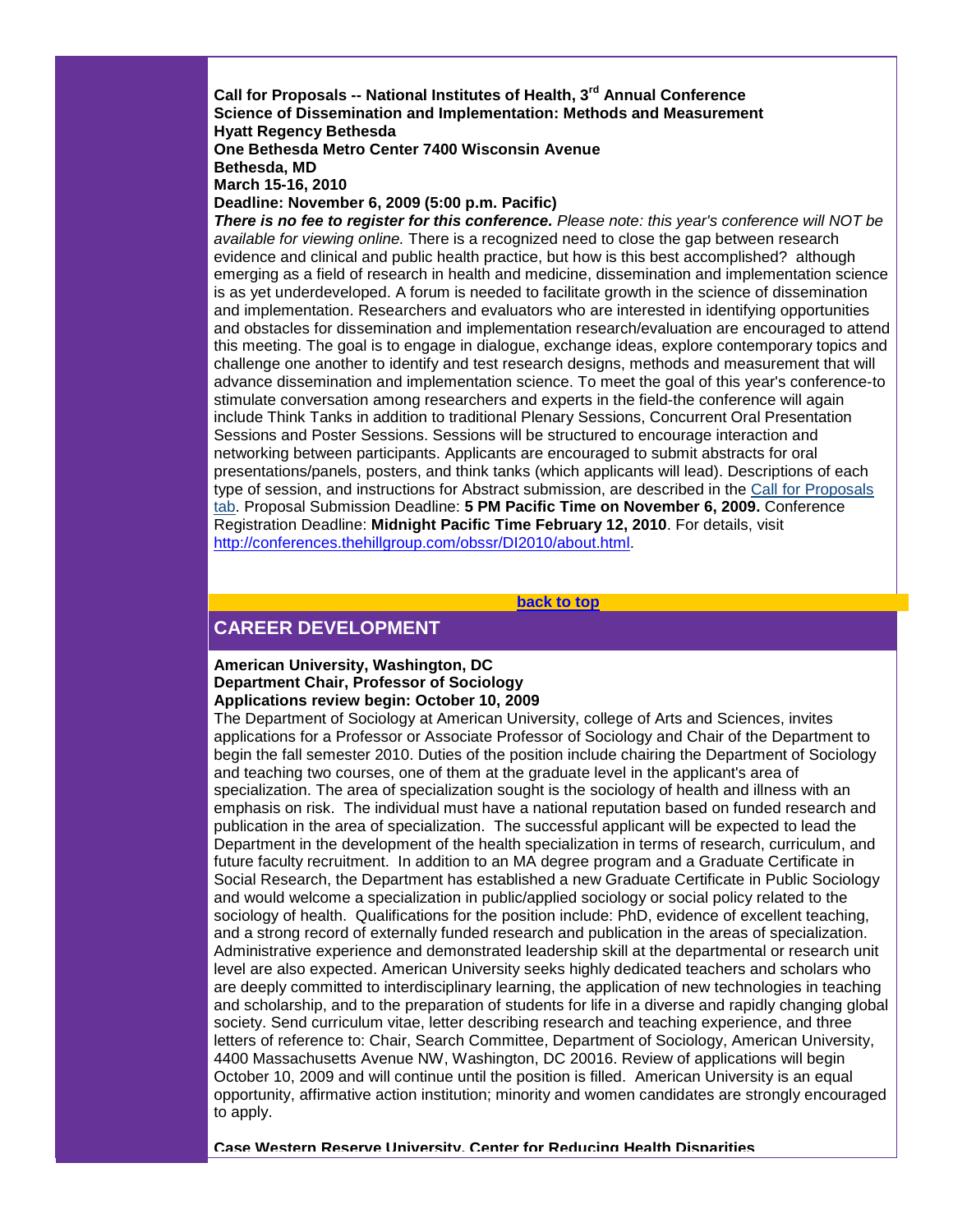#### **Tenure-track Faculty Position**

The Center for Reducing Health Disparities at Case Western Reserve University is seeking an MD or PhD to join a productive group of scholars committed to understanding and addressing health disparities. The Center recently received a \$6 million program project grant from the National Institutes of Health to study health disparities related to hypertension and kidney disease. The Center also leads the Community Engagement Core of Case Western's Clinical and Translational Science Award. Current areas of expertise include quality improvement, community-based participatory research, cancer prevention, linguistic barriers, organ donation, end of life care, and medical-legal interventions. More information is available at [www.ReduceDisparity.org.](http://rs6.net/tn.jsp?t=xtjoradab.0.0.5gytkqcab.0&p=http%3A%2F%2Fwww.reducedisparity.org%2F&id=preview) The successful candidate will collaborate with other faculty,

community organizations, and government agencies to develop and test interventions to reduce health disparities. MD's will also have a clinical appointment at the MetroHealth System Campus of Case Western Reserve University. Clinical departments that are especially strong at MetroHealth include internal medicine, pediatrics, emergency and trauma care, obstetrics, cancer, and physical medicine and

rehabilitation. Both MD's and PhD's will have opportunities for teaching. Case Western Reserve University, ranked among the top 15 nationally in NIH funding, has renowned faculty in health services research, epidemiology, biostatistics, health economics, biomedical ethics, medical anthropology, and sociology. There is a growing awareness of the importance of addressing health disparities not only among Cleveland's health care providers but also among its political and business leaders. Cleveland has been rated as one of the most livable cities in the United States because of its world-class cultural institutions, ample recreational opportunities, and affordable housing. Recruited faculty will be expected to establish an externally funded research program. Excellent salary and start-up packages are available with academic rank commensurate with experience. Please send C.V., list of references, a recent paper, and description of research interests to Cydney Johnson, MPA, Coordinator, Center for Reducing Health Disparities, Case Western Reserve University, MetroHealth Medical Center, 2500 MetroHealth Drive, Cleveland, Ohio 44109; E mail ciohnson3@metrohealth.org.

# **echo, Ontario, Canada**

## **Knowledge Translation Specialist, Policy and Research Deadline: October 16, 2009**

Make a difference in women's health in Ontario. We are an agency of the Ministry of Health and Long-Term Care with a mandate to promote health, wellbeing, and equity for women through sex/gender-specific information, approaches, research, education and awareness. At a critical time for our health care system, Echo will improve women's health and well-being by focusing on women's unique health needs and issues, developing and supporting innovative programs, educating health professionals, and motivating behaviour change through health information. As the provincial advisor on women's health to the Government of Ontario, we are working to ensure Ontario is at the forefront of improving women's health. Knowledge Translation Specialist, Policy and Research: As a member of the Knowledge Translation team, you will help to build and deliver the strategies and plans to disseminate research and health information to women in Ontario. This includes providing expert advice in methodologies and tools in the field of knowledge mobilization, researching knowledge mobilization strategies, researching and advising on policy, liaising with agencies, researchers, and other partners, and supporting web-based activities to reach diverse audiences of women in the province. You will be part of the exciting process of developing and finalizing program plans, applying your expertise and abilities to shape policy and the application of research to the health needs of women in Ontario. You have 5 or more years' policy and research experience preferably in health care delivery, health research, or another easily transferable field, complemented by a Masters or PhD degree in a related field. Your well-honed research and writing skills enable you to clearly identify program goals, translate plans into deliverables, track progress, and manage issues. In addition to being able to manage multiple projects, you are versatile and flexible in your ability to both anticipate and modify your work plans to meet evolving priorities. Fully knowledgeable in computer applications, you are current with the most effective means of knowledge mobilization. Excellent oral and written communication in English is essential, and French language skills are a definite asset. We are building a diverse, highly energized, professional and committed team, and we offer attractive and competitive compensation. Interested and qualified candidates are invited to submit a resume and covering letter no later than **October 16th, 2009** to: **[echohr@iio.on.ca.](mailto:echohr@iio.on.ca)** 

**National Academy for State Health Policy, Portland Maine or Washington D.C. Offices**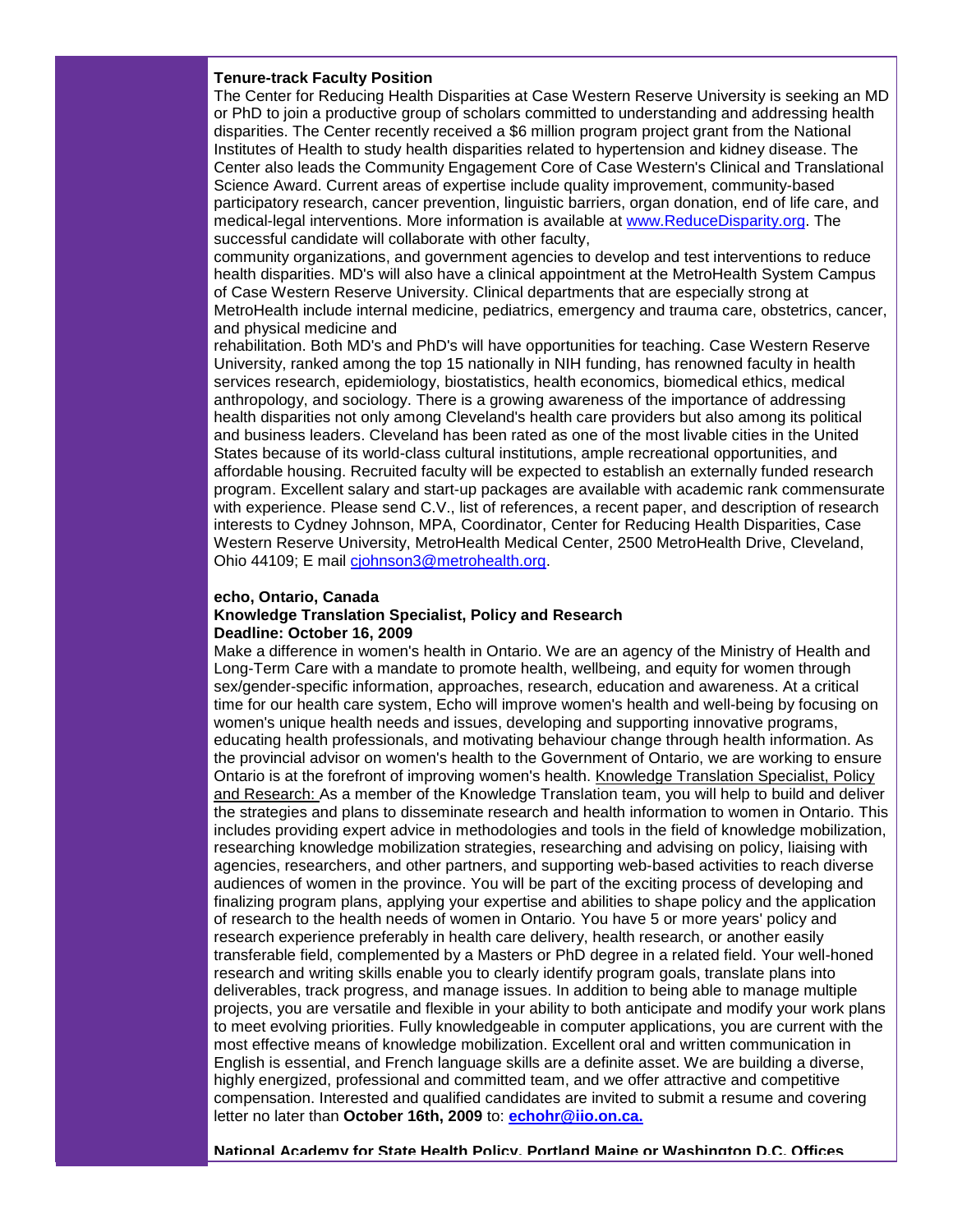# **Policy Analyst**

# **[http://www.nashp.org/\\_catdisp\\_page.cfm?LID=126](http://rs6.net/tn.jsp?t=xtjoradab.0.0.5gytkqcab.0&p=http%3A%2F%2Fwww.nashp.org%2F_catdisp_page.cfm%3FLID%3D126&id=preview)**

*Position Description:*The National Academy for State Health Policy is seeking a policy analyst to join the Portland ME, or Washington, DC, offices. Applicants should possess substantive knowledge in one or more of the following areas: health information technology, health care delivery system improvement, and public sector health care policy issues. Applicants should demonstrate strong analytic, writing, and organizational skills. In addition, successful applicants will demonstrate the ability to work with state officials, other healthcare stakeholders and NASHP staff, to successfully provide technical assistance, complete policy analyses, plan web-based and in-person meetings, and carry out other program activities consistent with the mission of the organization. Work involves qualitative and quantitative policy research and analysis, as well as other activities necessary to successfully complete assigned projects. Some out of state travel may be required. *Specific responsibilities include:*

-Participate in the design, preparation, writing, editing, and publication of written materials, including briefs, reports, proposals, and special publications.

-Assist in developing and implementing technical assistance and policy support activities for state officials and program administrators such as state HIT coordinators, Medicaid directors, public health program directors, governors' health policy advisors.

-Assist in the design and conduct of studies and analyses including literature reviews and syntheses, financial analyses, analysis of state programs, surveys, key informant interviews, case studies, and focus groups.

\*Plan meeting agendas ranging from small conference calls and advisory group meetings, to small invitational in-person meetings, to web-casts or symposia with a large audience. -Provide staff support to NASHP steering committees and participate in NASHP staff teams to plan and implement NASHP's annual conference, including responsibility for planning workshop content and securing speakers.

-Stay abreast of relevant literature, national policy, and state activity relevant to project work, taking the initiative to both identify emerging trends in policy and practice and leaders and innovators in state government.

-Attend relevant meetings and conferences.

-Actively participate in efforts to improve individual and team quality of performance. Participate in staff/team meetings and training. Work with others to coordinate agency-wide communication and problem solving.

#### *Qualifications:*

-Minimum qualifications for a policy analyst include a masters or other graduate degree in public policy, public health, or related degree, or comparable related work experience. -Experience with state government, either through direct work experience or policy or analytic

experience closely tied to state programs, preferred. -Knowledge of and experience in health policy and health information technology preferred.

-Excellent writing and communication skills, and strong analytical skills required.

-Ability to manage complex workload and balance assignments to achieve quality results in a timely manner

-Ability to create and sustain positive working relationships with staff and diverse constituencies and work independently as well as collaboratively.

Salary will depend on qualifications and experience.

*About NASHP*-- The National Academy for State Health Policy (NASHP) is an independent academy of state health policy makers working together to identify emerging issues, develop policy solutions, and improve state health policy and practice. NASHP provides a forum for constructive, nonpartisan work across branches and agencies of state government on critical health issues facing states. We are a non-profit, non-partisan organization dedicated to helping states achieve excellence in health policy and practice. NASHP has offices in Portland, ME, and Washington, DC. (For additional information on NASHP, visit [www.nashp.org.](http://rs6.net/tn.jsp?t=xtjoradab.0.0.5gytkqcab.0&p=http%3A%2F%2Fwww.nashp.org%2F&id=preview)) *To Apply:* Those interested in applying for this position should e-mail a cover letter and resume to: [search@nashp.org.](mailto:search@nashp.org) NO PHONE CALLS ACCEPTED

#### **National Association of County and City Health Officials, Washington, DC Two Openings: Health Equity Associate and Health Equity Senior Analyst**

The National Association of County and City Health Officials (NACCHO) located in Washington, DC is recruiting to add to our Health Equity Team. The two positions available are a Health Equity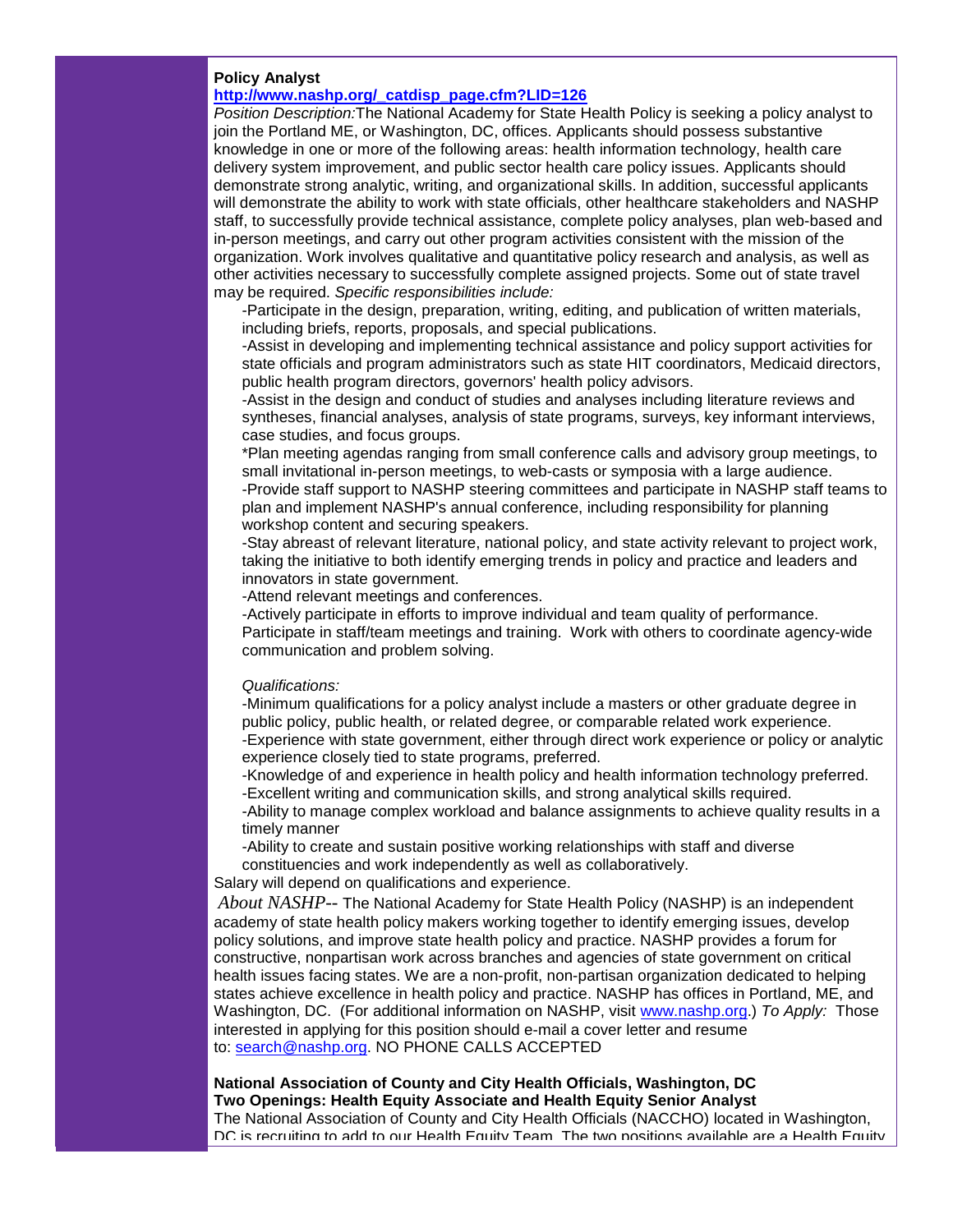Associate and a Health Equity Senior Analyst. Both positions are listed online:

\* Senior Analyst in Health Equity: [http://www.naccho.org/careers/details.cfm?pageid=103125](http://rs6.net/tn.jsp?t=xtjoradab.0.0.5gytkqcab.0&p=http%3A%2F%2Fwww.naccho.org%2Fcareers%2Fdetails.cfm%3Fpageid%3D103125&id=preview) \* Program Associate in Health Equity: [http://www.naccho.org/careers/details.cfm?pageid=100071](http://rs6.net/tn.jsp?t=xtjoradab.0.0.5gytkqcab.0&p=http%3A%2F%2Fwww.naccho.org%2Fcareers%2Fdetails.cfm%3Fpageid%3D100071&id=preview) Please visit our website www.naccho.org[<http://www.naccho.org>](http://rs6.net/tn.jsp?t=xtjoradab.0.0.5gytkqcab.0&p=http%3A%2F%2Fwww.naccho.org%2F&id=preview), to learn more about our organization.

Please forward this e-mail on to associates who are looking for a new opportunity in the DC area.

## **National Cancer Institute, Health Services and Economics Branch, Applied Research Program**

#### **Health Services Researcher (2 Openings)**

The National Cancer Institute (NCI), a major research component of the National Institutes of Health (NIH) and Department of Health and Human Services (DHHS), is conducting a national search for two positions in Health Services Research in the Health Services and Economics Branch (HSEB) within the Applied Research Program (ARP). The mission of the HSEB is to support, conduct, and coordinate research on the dissemination of effective cancer-related health services into community practice, including the sponsorship, support and conduct of comparative effectiveness research. This is done through the study of demographic, social, economic, and health system factors as they relate to providing effective and efficient preventive, screening, diagnostic, and treatment services for cancer. The ultimate purpose of this research is to improve cancer outcomes, reduce cancer-related health disparities, and reduce the burden of cancer to patients, their families, and society. The Branch carries out its mission by monitoring cancerrelated health services utilization and outcomes among individuals in the general population and among selected population subgroups; monitoring the dissemination and effective delivery of cancer-related health services by community-based health care providers and health care delivery organizations; assessing the role of economic factors related to the equitable, efficient, and effective provision of cancer-related health services; developing and disseminating data resources to support policy-relevant research on economic and health services research questions across the cancer continuum and developing and improving the methods and techniques of economics and health services research related to cancer. To obtain more information on the activities of HSEB, visit [http://healthservices.cancer.gov/about/.](http://rs6.net/tn.jsp?t=xtjoradab.0.0.5gytkqcab.0&p=http%3A%2F%2Fhealthservices.cancer.gov%2Fabout%2F&id=preview) The incumbent provides support, direction and leadership in planning, guiding, and encouraging a program of research in four major areas: 1) Evaluating and understanding the diffusion of emerging technologies including electronic medical records, genetic tests, biomarkers, advanced imaging, and targeted drugs. Background and experience in technology assessment, including cost-effectiveness analysis of interest. 2) Conceptualizing, developing and managing national research initiatives to monitor and evaluate the dissemination and use of cancer-related preventive, screening and treatment interventions. Development of data systems, methods, study design and logistics for comparative effectiveness research studies, and dissemination and implementation of research results from such studies. 3) Advanced epidemiological, statistical and econometric methods including adjusting for cofounders and selection bias in observational data, biostatistical and econometric methods for analyzing cost and quality of life data that have non-normal distribution and/or censored data. This would include a focus on methods related to system level analyses (such as multi-level analysis), and methods related to the validation of risk models, biomarkers, and diagnostic tests in large populations.

4) Leading and/or participating in small teams to conceptualize research topics, analyze data and publish research reports in the peer reviewed literature and summarize research findings in reports, web pages and fact sheets.

Specific projects will depend upon the background, experience, and research interests of the incumbent. The duties of the incumbent include grants and contracts management, the management of large collaborative research networks, the development of research protocols, design and development of surveys and questionnaires, the development of methods for data collection, building and managing analytical data bases, and descriptive and multivariate statistical analysis of data. This challenging and highly visible role requires broad scientific expertise, a passion for public service, a commitment to collaboration, and an ability to develop effective strategies for overcoming barriers to scientific progress and its application. The successful applicant will be an experienced scientist (Ph.D. or equivalent-level training required) with experience, excellent communication skills and a record of peer-reviewed publications. The incumbent should have advanced training in health services and methods, and experience in applying these research methods to the fields of surveillance, comparative effectiveness, or health economics research. This position is a career position with the U.S. government and requires that the applicant is a citizen of the U.S. The salary range for this position will be negotiable but is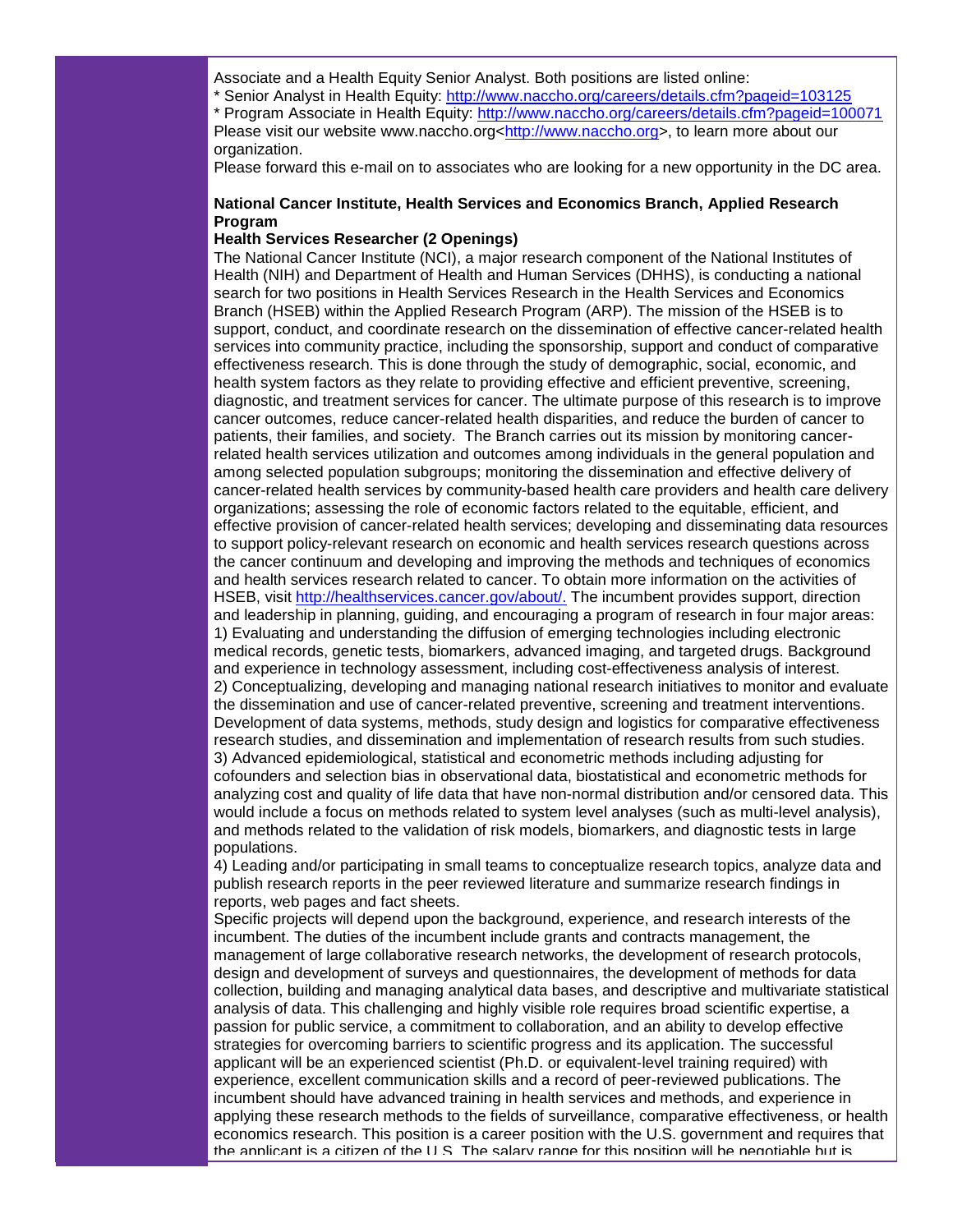anticipated to be at the level of GS 13/14. Letters of interest and vitae may be submitted immediately to Martin Brown, PhD, Chief, HSEB, ARP, DCCPS, 6130 Executive Blvd, Room 4005, Bethesda, MD 20892-7344, [mbrown@mail.nih.gov,](mailto:mbrown@mail.nih.gov) or by fax (301) 435-3710. Selection for this position will be based solely on merit, with no discrimination for non-merit reasons such as race, color, gender, national origin, age, religion, sexual orientation, or physical or mental disability.

#### **Office of Healthy Carolinians (OHC), Chronic Disease and Injury Section, DPH, DHHS Director, OHC**

The Office of Healthy Carolinians (OHC), located within the Chronic Disease and Injury ection, DPH, DHHS, is responsible for four main programs that span across the Division of Public Health: **Healthy** 

Carolinians, Community Health Assessment, NC Health Objective Metrics, and Health Education. In addition to the Director's position, staff of OHC includes an Operations Manager who also serves as the Director of Health Education, five regional consultants, professional program support, administrative office support, and part-time positions. Healthy Carolinians, community health assessment and development, and tracking and evaluation of NC Health Objective progress are critical components to a strong infrastructure that enables the public health system to prepare for and respond to chronic diseases, emerging communicable diseases, and other threats to the public's health. Healthy Carolinians: The Office of Healthy Carolinians provides the oversight and direction for the Healthy Carolinians network across the state. At the state level, the OHC supports the Governor's Task Force for Healthy Carolinians (GTF) and is responsible for the work of the Task Force. The GTF is established through Executive Order. The responsibilities of the GTF are to: develop North Carolina Health Objectives; advise the Secretary of DHHS and State Health Director about community health improvement; provide a public forum for the Preventive Health Block Grant; and determine certification of the local Healthy Carolinians Partnerships. At the local level, Healthy Carolinians partnerships have been established in most of North Carolina's 100 counties. These partnerships implement a public-private, community-based process by

which county leaders and organizations collaborate to identify and address their community's major health and safety challenges. Healthy Carolinians partnerships strengthen the public's participation in

shaping the community's health plans, activities and outcomes. Community Health Assessment: The State of NC mandates that local Health Departments implement a Community Health Assessment (CHA), one of the core functions of public health, every four years. In each of the interim years local Health Departments are required to submit a State of the County's Health (SOTCH) Report. Health Departments are expected to involve their local Healthy Carolinians Partnership in implementing the Community Health Assessment for their county. OHC is responsible for guiding and supporting local Health Departments so that they meet the statewide standards for Community Health Assessment and SOTCH reports. OHC is responsible for building Community Health Assessment capacity by providing technical assistance and training to staff of local Health Departments and members of local Healthy Carolinians Partnerships. North Carolina Health Objectives: Through the request of the NC Governor's Task Force for Healthy Carolinians, OHC will be responsible for facilitating the development and monitoring of NC?s 2020 **Health** 

Objectives. The OHC will take responsibility for engaging communities in the development of 2020 objectives and then in providing technical assistance, in collaboration with the statewide health promotion team at DPH and LHDs, in implementing evidenced-based strategies. Such strategies will include those noted in the state-wide Prevention Action Plan. The Prevention Action Plan has been developed in collaboration between DPH and the NC Institute of Medicine and it will be released on October 8, 2009. In addition, the OHC will be responsible for monitoring of progress in meeting the NC Health Objectives.

Health Education: The mission of health education is to "enable individuals and communities to achieve healthy lifestyles." The OHC is responsible for providing vision, leadership, and direction in health education across the state as well as the provision of technical assistance in collaboration with DPH and the statewide health promotion team that works with LHDS. Primary Purpose of Position: The Director of the OHC directs the overall management of Healthy Carolinians, serves as senior staff person to the Governor's Task Force for Healthy Carolinians, and provides vision and leadership to the development and monitoring of the North Carolina Health Objectives. In addition, this position is responsible for collaborating with local Health Departments and the statewide health promotion team to implement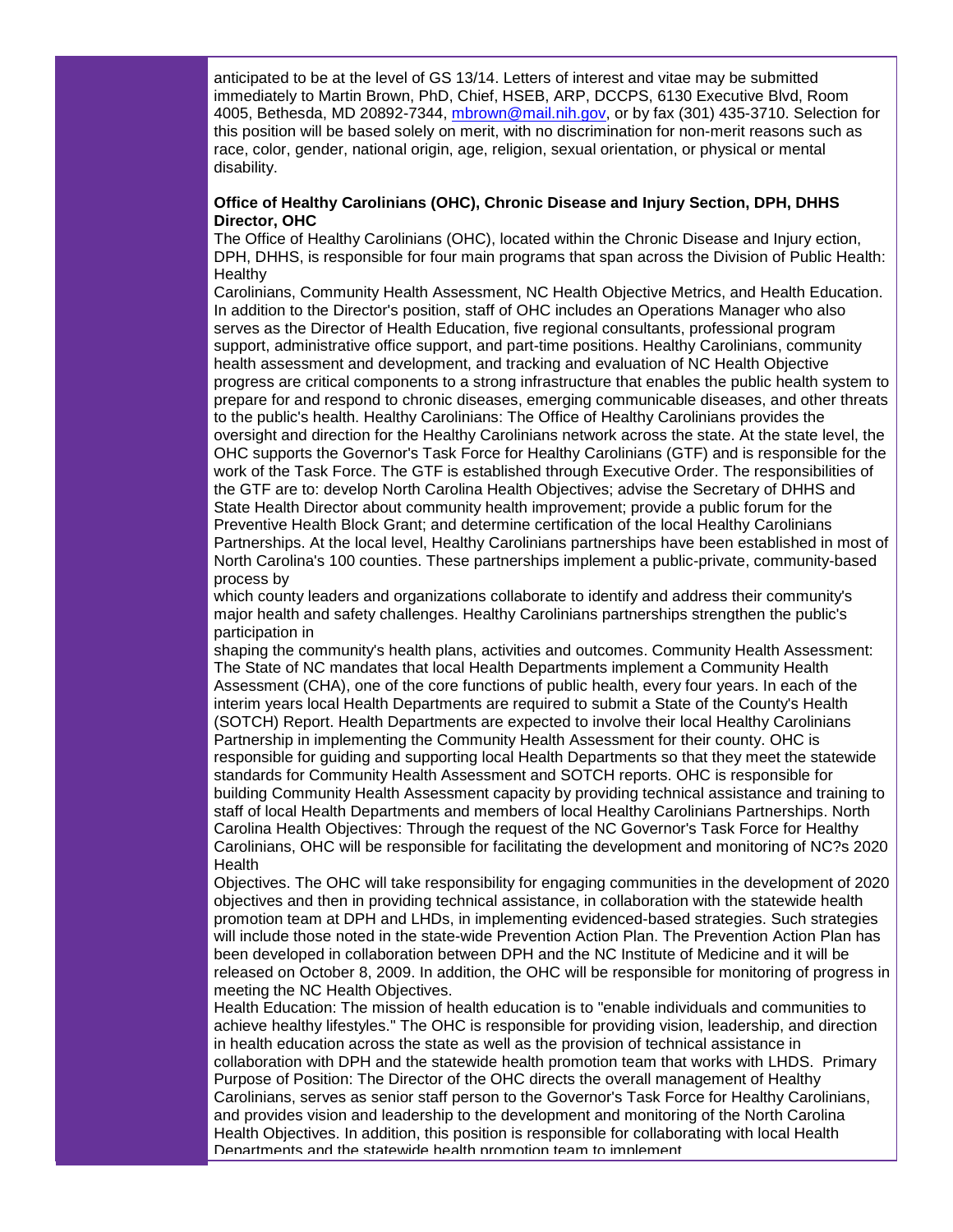evidence-based strategies to meet prioritized NC Health Objectives at the local community level. Additional responsibilities resource development and strategic planning with all state public health programs to best meet the NC Health Objectives. The primary purposes of this position include: -Facilitating the development and monitoring of NC Health Objectives, aligning with the national Healthy People objectives

-Establishing goals and vision for Healthy Carolinian programs to facilitate success in meeting health objectives for the state

-Working with the leadership of the State Center for Health Statistics to monitor progress from LHD and local communities in meeting health objectives, including roll-up of data for state-level analysis

-Supporting the work of the executive order mandated Governor's Task Force for Healthy Carolinians, including securing resources to support health objective metrics, Healthy Carolinians and community health assessment

-Supervising Operations Manager of OHC in his/her management of centralized and regional staff -Writing grants, managing budgets and contracts and providing administrative leadership

-Working with other Public Health leaders and funders to integrate programs and resources when possible

-Facilitate collaboration with local Health Department and statewide health promotion team -Provide data management and epidemiological expertise to evaluation and monitoring of NC Health Objectives

Knowledge, Skills & Abilities and Training & Experiences Requirements: Knowledge, Skills & Abilities --

- High level of leadership skills and abilities for community health improvement and comprehensive planning between state and local public health and implement NC Health Objectives

-Thorough knowledge of the principles and practices of public health, including epidemiology, community mobilization, media, marketing and social marketing, policy development, resource development, and budget management

-Skills necessary to build collaboration between Healthy Carolinians, local Health Departments and other key health partners within the state

-Thorough knowledge of health objective establishment, monitoring, and evaluation including data management and epidemiological oversight

-Thorough knowledge of community health assessment, program planning, and evaluation -Thorough knowledge of principles and practices of administration and management of public health programs and staff

-Considerable knowledge of the programs and objectives of the various sections in the Division of Public Health, other Divisions in DHHS, and other state agencies that relate to health objectives -Considerable knowledge of resource development (proposal development, legislative appropriations, etc.)

-Ability to plan, supervise, and coordinate a statewide programs

-General knowledge of the department's budget, contracts, and purchasing procedures -Experience in developing and coordinating plans and policies, resources, and mission as well as goals, vision, and expectations of agency or program; prepares and updates plans and priorities -The ability to work with people with diverse backgrounds and education within a community Minimum Training and Experience: A Master's Degree in Public Health or related degree and four years

experience in public health, including 2 years of management and supervision; or graduation from a four-year college or university with a major in public health and six years of experience in public health,

including 3 years of management and supervision; or an equivalent combination of education and experience. The Director of the Office of Healthy Carolinians directs the overall management of Healthy Carolinians, serves as senior staff person to the Governor's Task Force for Healthy Carolinians, and provides vision and leadership to the development and monitoring of North Carolina's Health Objectives. In addition, this position is responsible for collaborating with local Health Departments and the statewide health promotion team to implement evidence-based strategies to meet prioritized NC Health Objectives at the local community level. Additional responsibilities resource development and strategic planning with all state public health programs to best meet the NC Health Objectives. For more information, see the attached job description and link to posting below...

[http://osp.its.state.nc.us/positiondetail.asp?vacancykey=4482-](http://rs6.net/tn.jsp?t=xtjoradab.0.0.5gytkqcab.0&p=http%3A%2F%2Fosp.its.state.nc.us%2Fpositiondetail.asp%3Fvacancykey%3D4482-60041105%26DHHSNUMBER%3D4480%26printit%3Dno&id=preview) [60041105&DHHSNUMBER=4480&printit=no](http://rs6.net/tn.jsp?t=xtjoradab.0.0.5gytkqcab.0&p=http%3A%2F%2Fosp.its.state.nc.us%2Fpositiondetail.asp%3Fvacancykey%3D4482-60041105%26DHHSNUMBER%3D4480%26printit%3Dno&id=preview) and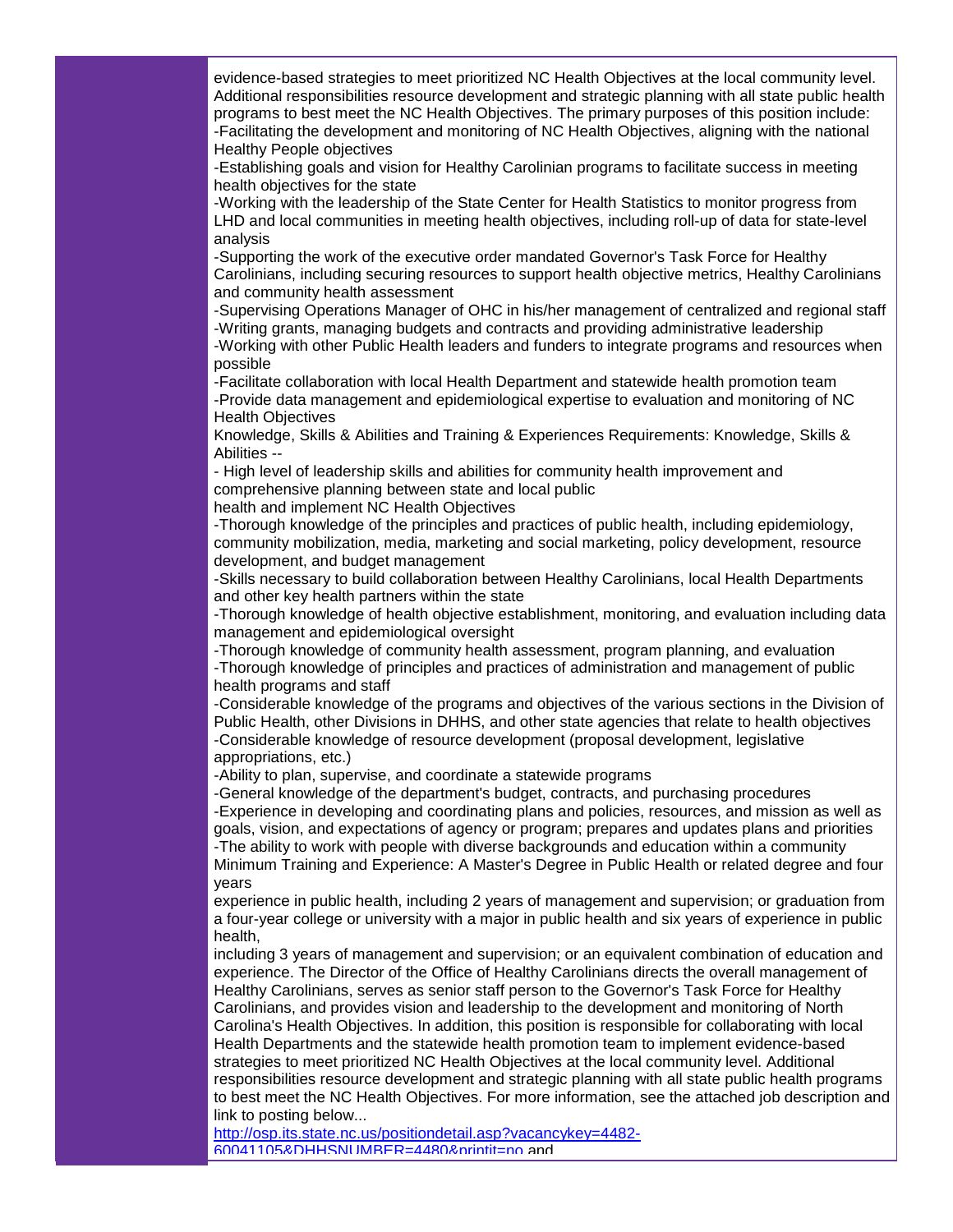[http://osp.its.state.nc.us/positiondetail.asp?vacancykey=4482-](http://rs6.net/tn.jsp?t=xtjoradab.0.0.5gytkqcab.0&p=http%3A%2F%2Fosp.its.state.nc.us%2Fpositiondetail.asp%3Fvacancykey%3D4482-60041105%26DHHSNUMBER%3D4480%26printit%3Dno&id=preview) [60041105&DHHSNUMBER=4480&printit=no>](http://rs6.net/tn.jsp?t=xtjoradab.0.0.5gytkqcab.0&p=http%3A%2F%2Fosp.its.state.nc.us%2Fpositiondetail.asp%3Fvacancykey%3D4482-60041105%26DHHSNUMBER%3D4480%26printit%3Dno&id=preview)

#### **Oregon Public Health Division Research Analyst**

A Research Analyst position will soon be open in the Oregon Public Health Division to provide evaluation design, data collection, analysis, and program evaluation support to Maternal and Child Health (MCH) programs. Major duties will include: \*Design program evaluation plans, implement evaluations, analyze data and generate reports. \*Compile and analyze data from multiple sources, including both quantitative and qualitative data. \*Provide consultation to the MCH program staff in the areas of evaluation, data collection, analysis and interpretation. Salary: \$3547 - \$4951 per month. Start date: as soon as possible. If you have questions please call Ken Rosenberg [ken.d.rosenberg@state.or.us](mailto:ken.d.rosenberg@state.or.us) . Kathryn Broderick [kathryn.broderick@state.or.us;](mailto:kathryn.broderick@state.or.us) 971-673-0228).

## **Para Los Niños, Los Angeles, CA Program Director for Best Start LA**

*About Para Los Niños:*Para Los Niños is a nonprofit family service organization designed to bring children from some of Los Angeles' most challenging communities out of poverty and onto brighter, more successful futures.

*What is Best Start LA?*Best Start LA is a \$125 million, multi-year investment created by First 5 LA that aims to shape, strengthen and support five Los Angeles County Communities by building resources and providing access to activities that improve the well-being, development and care experienced by pregnant women, parents of newborns and children age 3 and under. The Para Los Niños mission for Best Start LA is to ensure that stakeholders in the community steer the initiative. At its foundation will be a rich collaboration of diverse stakeholders, service providers, civic leaders, networks, parent groups and neighbors. Para Los Niños will also focus on community mobilization which is vital to the ultimate success of Best Start LA and must be driven by the community itself.

*Program Director Function:*The Best Start LA Partnership Program Director reports to Para Los Niños' Vice President/COO and is responsible for working with Best Start LA Partnership and First 5 LA staff, coordinating partnership initiatives; and acting as a liaison for Best Start LA Partnership members, task forces, and other stakeholders in the Best Start LA Partnership process. The Program Director will assist in facilitating the processes and activities of the partnership in order to ensure the long-term success and sustainability of Best Start LA Partnership outcomes and objectives.

*Qualifications:*Master's degree in Nonprofit Leadership, Urban Planning, Social Work, Public Health or related field; 5 years of high level management and supervision in community mobilization/partnerships. Strong leadership skills desired with a solid foundation in community mobilization/partnership formation.

Strong organizational agility with proven track record of successful project oversight on long-range planning process implemented in a complex, diverse, community and an ever-changing environment. Experience cultivating relationships with and convening community partnerships. Extensive experience with community-driven, grassroots initiatives requiring intensive

collaboration and partnership. Excellent project management and negotiation skills. Background and experience in facilitating and planning, team-building and leadership-development practices. Demonstrated experience using strategic thinking and analytical skills to translate concepts and ideas into innovative, tangible and actionable strategies and actions. Excellent written and oral communication skills.

*Salary:*Negotiable, depending on education and experience *Status:*Exempt / Full-time

*Benefits:*PLN offers an excellent executive benefit package, which includes full health, dental and life insurance, vacation, sick days, holidays and 401k plan.

Please visit our website, www.paralosninos.org for complete Job Description. All interested candidates should submit their resume and cover letter to [hr@paralosninos.org,](mailto:hr@paralosninos.org) ATTN: Lizeth Diaz.

**The Association for Prevention Teaching and Research (APTR) and Office of Disease Prevention and Health Promotion (ODPHP) Fellowship Program Four New Fellowship Position**

For information regarding the fellowship and to download an application package, visit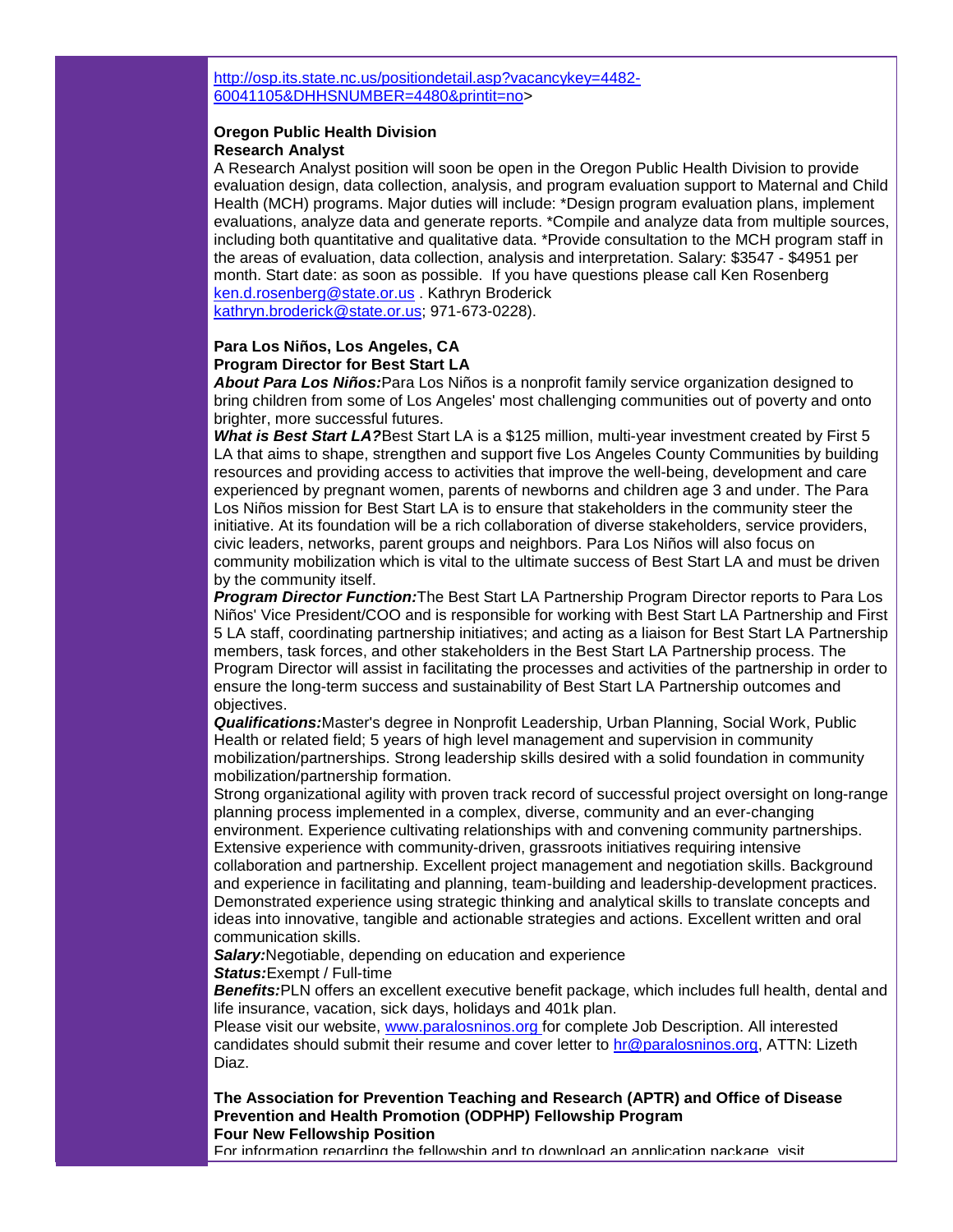#### [http://aptrweb.org/prof\\_dev/fellowships\\_HCF.html.](http://rs6.net/tn.jsp?t=xtjoradab.0.0.5gytkqcab.0&p=http%3A%2F%2Faptrweb.org%2Fprof_dev%2Ffellowships_HCF.html&id=preview)

#### **University of Iowa, Department of Anthropology Assistant Professor rank (Tenure-track) Application screening begins: December 7, 2009**

The University of Iowa, Department of Anthropology, invites applications for a tenure-track position in medical anthropology, at the rank of assistant professor, beginning August 2010. Requirements include Ph.D. in hand by August 1, 2010, an established publication record, a strong research program, a record of external grant support and previous teaching experience. Postdoctoral or equivalent experience is preferred though not required. Applicants whose topical and geographical foci complement expertise represented by the two medical anthropologists on the faculty are especially welcome. See department website [\(http://www.uiowa.edu/~anthro\)](http://rs6.net/tn.jsp?t=xtjoradab.0.0.5gytkqcab.0&p=http%3A%2F%2Fwww.uiowa.edu%2F%7Eanthro&id=preview) for current faculty strengths. Teaching load is four courses per year including one large introductory course to be taught once each academic year, as well as undergraduate and graduate courses in the candidate's areas of expertise. Salary is commensurate with experience. The Department and the College of Liberal Arts and Sciences are strongly committed to gender and ethnic diversity; the strategic plans of the University and College reflect this commitment. Women and members of minorities are especially encouraged to apply. The University of Iowa is an affirmative action/equal opportunity employer. Applicants must apply online at the following website [\(http://jobs.uiowa.edu/\)](http://rs6.net/tn.jsp?t=xtjoradab.0.0.5gytkqcab.0&p=http%3A%2F%2Fjobs.uiowa.edu%2F&id=preview) and refer to requisition number 57208. Electronic attachments to the online

application must include a cover letter (with details of applicant's research program, previous teaching experience and prospective courses), a curriculum vitae, and name and contact information for three references. Hard copies of representative publications and any other supporting materials may be sent to: Scott Schnell, Medical Anthropology Search Committee Chair, Department of Anthropology, University of Iowa, Iowa City, IA 52242. Screening of applications begin on December 7, 2009 and will continue until the position is filled.

#### **University of New Orleans, Center for Hazards Assessment, Response and Technology (UNO-CHART) Department of Sociology, College of Liberal Arts Director**

The University of New Orleans is seeking a Director for UNO-CHART, to begin fall, 2010 upon the retirement of its founding director. The appointment will be at the rank of a tenure-track Associate or Full Professor of Sociology. UNO-CHART is a mature, strong, large applied social science research center. The focus is community collaboration that supports Louisiana communities to reduce their risk to storm hazards and to build resiliency while developing best practices for national and international dissemination. The Center is seeking a sociologist with specialization in applied research in community, social justice and hazards. Complementary sociology specialties desired include environmental sociology, cross cultural, social movements and political economy. Applicants must have a proven record of successful research funding, established record of scholarship, management of multi-researcher, multi-disciplinary research projects, preferably in an administrative research center role. They should have experience and success in collaborations with community stakeholders, natural scientists/engineers, and government agency officials in an equitable, collaborative manner. The location of the center in New Orleans at a major gateway to the entire Gulf Coast region offers a powerful setting for resiliency/vulnerability research for both storm response and climate change applications and affords unique opportunities to explore research partnerships regionally, nationally, and internationally. Salary: commensurate with qualifications and experience. Letter of application, C.V. and the names of three references should be directed to David Allen, Chair, Dept. of Sociology, UNO, New Orleans, LA 70148 or dahall@uno.edu for review by Search Committee. Review will begin December 1, 2009 and continue until position is filled unless unforeseen budget constraints delay appointment. UNO is an EEO and AA employer. Further information about UNO-CHART available at [http://www.chart.uno.edu.](http://rs6.net/tn.jsp?t=xtjoradab.0.0.5gytkqcab.0&p=http%3A%2F%2Fwww.chart.uno.edu%2F&id=preview)

**University of Rochester's Center for the Study ad Prevention of Suicide and San Jose State University Third Annual Training Institute Community-Based Participatory Research Approaches to Sustaining Healthy Families and Multicultural Communities San Jose, California February 6-10, 2010 Deadline: November 18, 2009**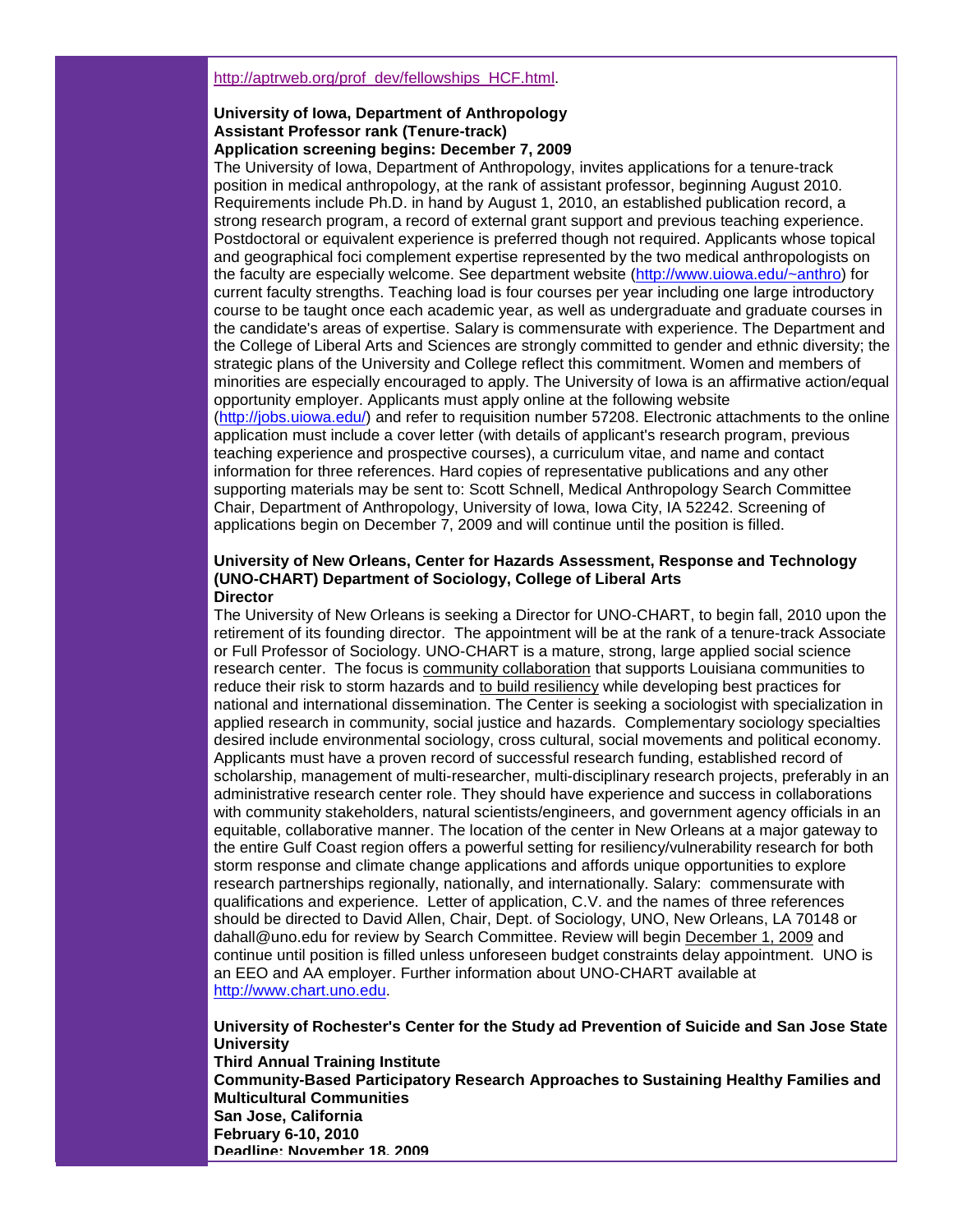The University of Rochester's Center for the Study and Prevention of Suicide, in partnership with San José State University, is pleased to announce the Third Annual Training Institute on community-partnered research. This year's Institute, *Community-Based Participatory Research Approaches to Sustaining Healthy Families and Multicultural Communities*, will be held on February 6-10, 2010 in San José, California. The training institute is designed for research teams comprised of academic and community member investigators. Community-academic partners seeking to advance their collaborative public health and preventive research are welcome to apply. Research projects focusing on behavioral, social, and environmental factors promoting health and preventing adverse health outcomes among people whose lifestyles represent the cultural mosaic of communities are encouraged. Lifestyle, family turmoil, community violence, psychological and personal distress, and adverse life events are a few examples of factors that could be a research focus for attending teams. Innovative health services and interventions research topics, for instance, to evaluate effectiveness of known interventions with ethnic populations or to enhance the capacity for interventions research in new settings, will also be considered. This forum is designed to support related National Institutes of Health (NIH) research priorities. The program will develop knowledge about effective collaborative teams and skills in writing peer-reviewed grants to the National Institutes of Health (NIH) and other comparable funding agencies, to advance community-integrated and community-led research programs addressing their priority areas. Junior investigators with completed doctorates, or experienced researchers and community members seeking to expand their expertise in conducting communitybased participatory research, are eligible to apply. *Further information and applications are available at [www.rochesterpreventsuicide.org.](http://rs6.net/tn.jsp?t=xtjoradab.0.0.5gytkqcab.0&p=http%3A%2F%2Fwww.rochesterpreventsuicide.org%2F&id=preview) Applications are due November 18, 2009.*

#### **University of Tennessee, Knoxville Assistant Professor of Counseling Psychology (Tenure-track) Application review begins: November 16, 2009**

The Department of Psychology at the University of Tennessee, Knoxville, invites applications for a tenure-track position of Assistant Professor of Counseling Psychology for the academic year beginning in August, 2010. The department encompasses a diversity of theoretical orientations, and matriculated graduate students are selected from a wide and diverse group of applicants from across the nation and around the world. Candidates must have a Ph.D. from an APA-accredited program, a strong research record, enthusiasm for teaching at the graduate and undergraduate level, potential for extramural research funding, and be license-eligible in Tennessee. Candidates with solid publication records, demonstrated potential for extramural funding, and experience in graduate education are encouraged to apply. Position responsibilities include research, teaching at both undergraduate and graduate levels, and graduate training. While the search is open to all areas, preference will be given to those who can contribute to the Program s emphasis in multicultural psychology, training in social justice advocacy and research, and clinical supervision. The successful candidate will be expected to develop an extramurally funded research program. Women and minorities are especially encouraged to apply. The University of Tennessee, Knoxville, is the state s flagship research institution, a campus of choice for outstanding undergraduates, and a premier graduate institution. As a land-grant University, it is committed to excellence in learning, scholarship, and engagement with society. In all its activities, the University aims to advance the frontiers of human knowledge and enrich and elevate society. The University welcomes and honors people of all races, creeds, cultures, and sexual orientations, and values intellectual curiosity, pursuit of knowledge, and academic freedom and integrity. The University intends that its graduates will promote the values and institutions of representative democracy, and be prepared to lead lives of personal integrity and civic responsibility. Review of applications will begin November 16 and continue until the position is filled. Applicants should submit their vita, statement of research interests, summary of teaching experiences and evaluations, 3-5 representative publications, and three letters of recommendation to the Chair, Counseling Search Committee, c/o Ms. Connie Ogle, Department of Psychology, University of Tennessee, Knoxville, TN 37996-0900.

#### **University of Washington, Department of Family Medicine, Seattle, Washington Assistant, Associate or Full Professor Level Faculty Position (Full-time) in Research**

The University of Washington Department of Family Medicine seeks a full-time faculty to join our Research Section at the assistant, associate, or full professor level. The principal responsibility of this faculty position will be to build a strong program of research in clinical practices throughout the five-state region served by the University of Washington. This position will be linked with the University of Washington's Institute for Translational Health Sciences (ITHS) Community Outreach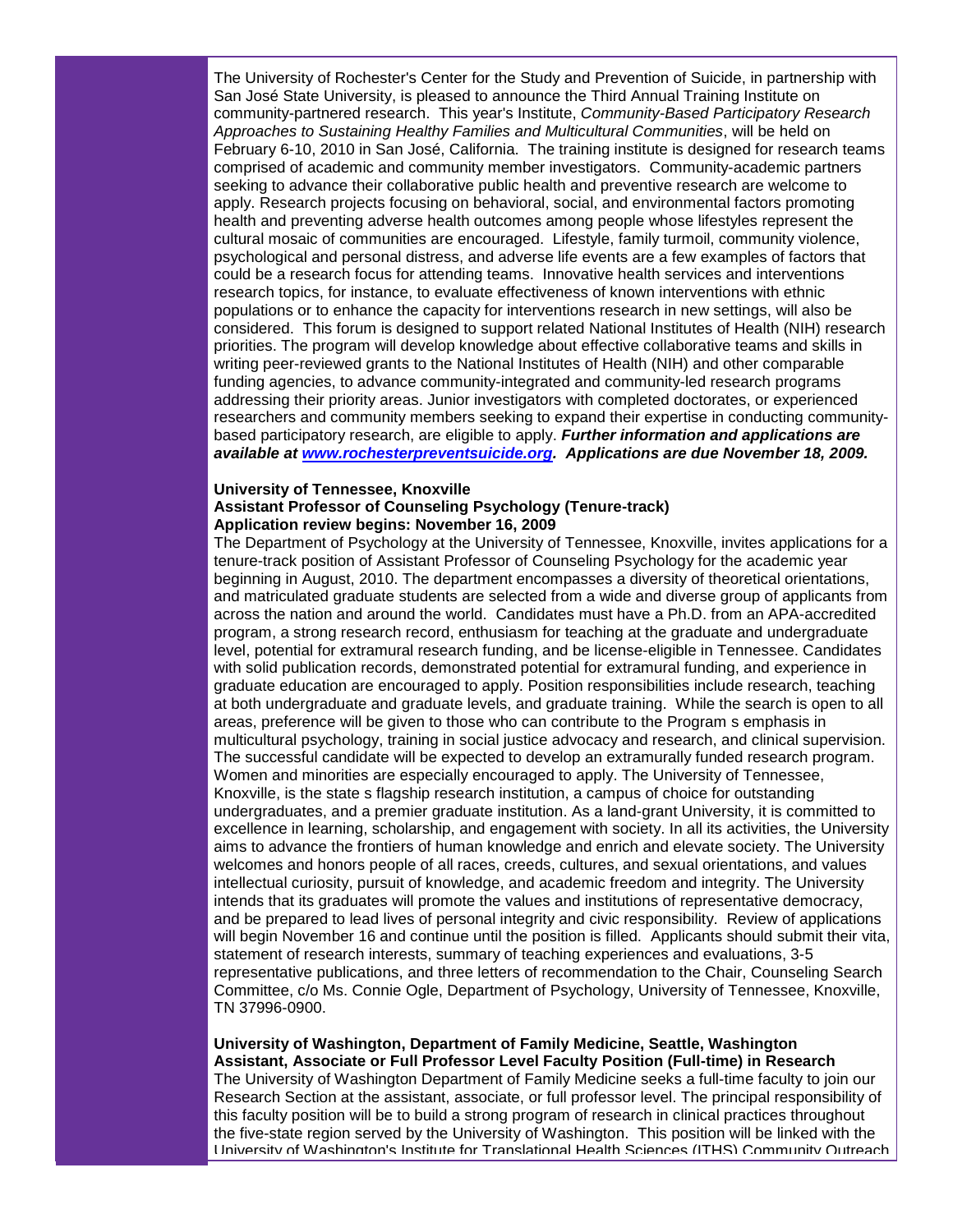and Research Translation Core (CORT) efforts within the Department of Family Medicine. This faculty member will work closely and collaboratively with ITHS and CORT leadership and staff as well as Departmental faculty and staff. We seek a clinician-scientist (MD) or a basic scientist (PhD) with excellent core skills in clinical epidemiology, and demonstrated expertise in practicebased research in primary care clinical settings. The ability to secure external research funding is essential, as is the ability to effectively communicate findings to policy makers and other stakeholders. Additional responsibilities will include mentoring and training students, residents, fellows, and non-research faculty, and, for clinicians, limited clinical practice and clinical instruction. Appointment will be at the assistant, associate, or full professor level (depending on experience and qualifications) in the clinician-scientist pathway, with salary appropriate for faculty rank. University of Washington faculty engage in teaching, research and service. The University is dedicated to the goal of building a culturally diverse and pluralistic faculty and staff committed to teaching and working in a multicultural environment and strongly encourages applications from women, minorities, individuals with disabilities and covered veterans. The position will remain open until filled. Applications, including a letter of interest and CV, or requests for further information should be directed to: James E. Davis, MD, MS, Professor and Chair, University of Washington Department of Family Medicine, Box 356390, Seattle, WA 98195, 206-543-3101, [jedavis3@u.washington.edu](mailto:jedavis3@u.washington.edu)

# <span id="page-13-0"></span>**CONFERENCES AND EVENTS**

#### **American Public Health Association Annual Meeting and Exposition Philadelphia, OA**

#### **November 7-11, 2009**

Join your colleagues for the most important public health event of the year. The APHA 137th Annual Meeting and Exposition will take place in Philadelphia at the Pennsylvania Convention Center. For more information about the meeting, [click here.](http://rs6.net/tn.jsp?t=xtjoradab.0.0.5gytkqcab.0&p=http%3A%2F%2Fclick.icptrack.com%2Ficp%2Frelay.php%3Fr%3D28637660%26msgid%3D404756%26act%3D2V5P%26c%3D269462%26admin%3D0%26destination%3Dhttp%253A%252F%252Fwww.apha.org%252Fmeetings&id=preview) To register for the meeting, [click here.](http://rs6.net/tn.jsp?t=xtjoradab.0.0.5gytkqcab.0&p=http%3A%2F%2Fclick.icptrack.com%2Ficp%2Frelay.php%3Fr%3D28637660%26msgid%3D404756%26act%3D2V5P%26c%3D269462%26admin%3D0%26destination%3Dhttp%253A%252F%252Fwww.apha.org%252Fmeetings%252Fregistration%252F&id=preview)

**[back to top](#page-0-2)**

**Global Health Forum for Health Research 2009 "Because Health Equity is a Priority" International Convention Center Havana, Cuba November 16-20, 2009 Cuba** 

The Global Forum for Health Research (GFHR)**,** an independent international organization committed to demonstrating the essential role of research and innovation for health and health equity, benefiting poor and marginalized populations, will be holding its Forum for Health Research in Havana, Cuba this year.

For more information,

[http://www.medicaleducationfutures.org/uploads/GlobalForumEmailAlert.pdf.](http://rs6.net/tn.jsp?t=xtjoradab.0.0.5gytkqcab.0&p=http%3A%2F%2Fwww.medicaleducationfutures.org%2Fuploads%2FGlobalForumEmailAlert.pdf&id=preview).. To register online, please [http://www.globalforumhealth.org/.](http://rs6.net/tn.jsp?t=xtjoradab.0.0.5gytkqcab.0&p=http%3A%2F%2Fwww.globalforumhealth.org%2F&id=preview)

**Medical University of South Carolina, Morehouse School of Medicine, Congressional Tri-Caucus**

**Conference on Health Disparities 3rd Annual Conference on Health Disparities Hyatt Regency Atlanta**

**Atlanta, GA**

**December 2-5, 2009, 9:00 a.m.-6:00 p.m.**

The conference will focus on bringing equity and justice to health care reform. Conference details at [http://www.msm.edu/Documents/Community/HealthDisp2009-for%20web.pdf.](http://rs6.net/tn.jsp?t=xtjoradab.0.0.5gytkqcab.0&p=http%3A%2F%2Fwww.msm.edu%2FDocuments%2FCommunity%2FHealthDisp2009-for%2520web.pdf&id=preview) To register: [http://www.msm.edu/Events/Health\\_Disparities\\_Conference.htm.](http://rs6.net/tn.jsp?t=xtjoradab.0.0.5gytkqcab.0&p=http%3A%2F%2Fwww.msm.edu%2FEvents%2FHealth_Disparities_Conference.htm&id=preview)

**New England Regional Minority Health Committee, New England Regional Minority Health Conference, Eliminating Racial and Ethnic Disparities by 2010 From Disparities to Equity: The Power to Make Change Westin Hotel Providence, RI October 14-16, 2009** [New England Regional Minority Health Conference](http://rs6.net/tn.jsp?t=xtjoradab.0.0.5gytkqcab.0&p=http%3A%2F%2Fclick.icptrack.com%2Ficp%2Frelay.php%3Fr%3D28637660%26msgid%3D407707%26act%3D2V5P%26c%3D269462%26admin%3D0%26destination%3Dhttp%253A%252F%252Fwww.nermhc.com%252F&id=preview)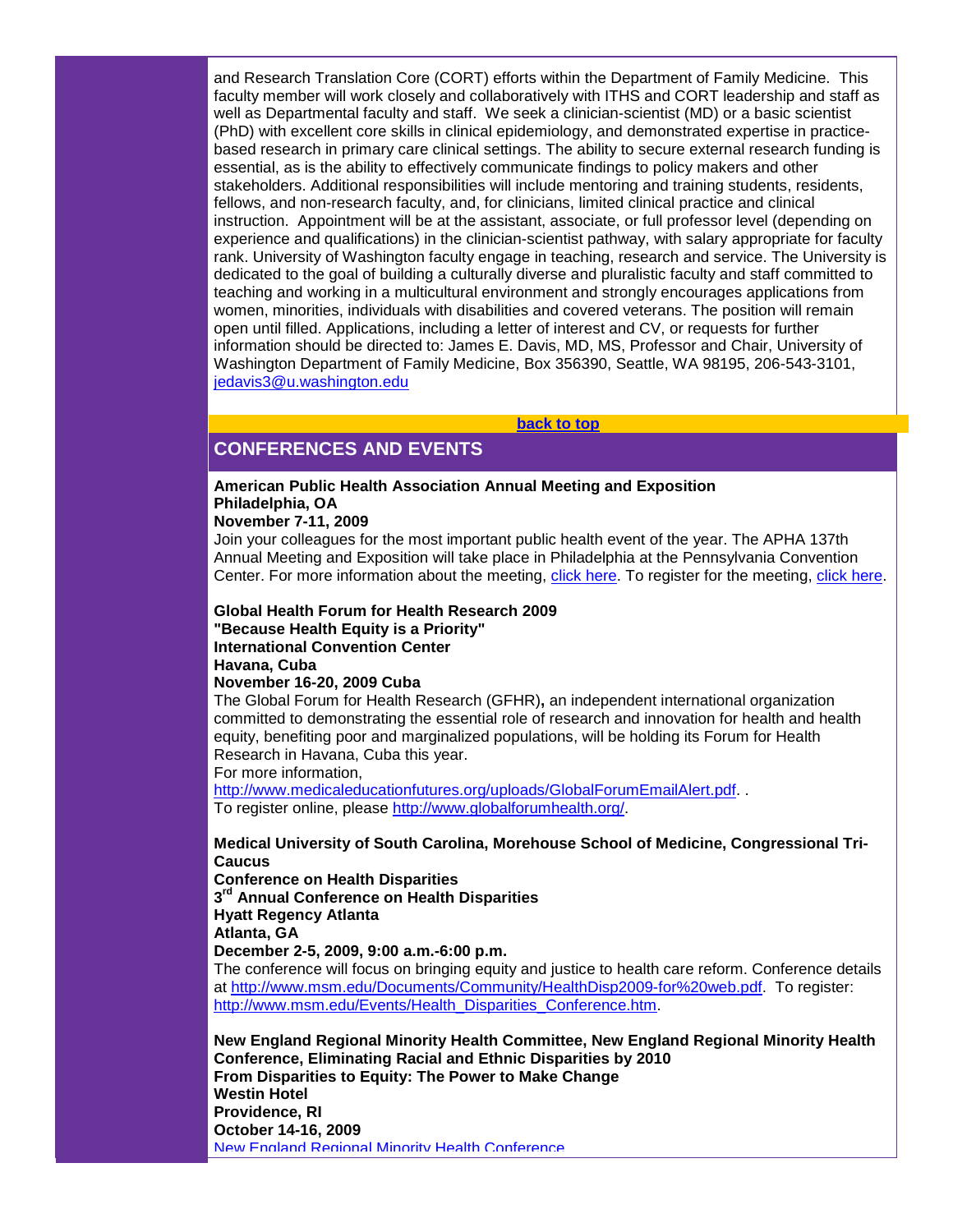On October 14, 15 & 16, 2009 the New England Regional Minority Health Committee is proud to host the sixth biennial New England Regional Minority Health Conference at the Westin Hotel in Providence , Rhode Island . This conference, and the two year planning process, represents an historic collaboration that helps to influence the national agenda as it pertains to the elimination of racial and ethnic health disparities. Holding this biannual conference since 1999, in each of the six New England states, has established this regional initiative and this Conference as one of the preeminent gatherings on minority health issues in the United States. For more information about the conference, [click here.](http://rs6.net/tn.jsp?t=xtjoradab.0.0.5gytkqcab.0&p=http%3A%2F%2Fclick.icptrack.com%2Ficp%2Frelay.php%3Fr%3D28637660%26msgid%3D407707%26act%3D2V5P%26c%3D269462%26admin%3D0%26destination%3Dhttp%253A%252F%252Fwww.nermhc.com%252Fconference_information.htm&id=preview) To register for the conference, [click here.](http://rs6.net/tn.jsp?t=xtjoradab.0.0.5gytkqcab.0&p=http%3A%2F%2Fclick.icptrack.com%2Ficp%2Frelay.php%3Fr%3D28637660%26msgid%3D407707%26act%3D2V5P%26c%3D269462%26admin%3D0%26destination%3Dhttp%253A%252F%252Fwww.nermhc.com%252Fregistration-step1.htm&id=preview)

### **NYU Master's Program in Global Public Health Health Policy: Innovation and Inequalities-Experiences from Brazil Jurow Hall, 100 Washington Square East Monday, October 26, 5:00-6:30pm** Free and open to the public.

[http://www.nyu.edu/mph/events/event.html?e\\_id=1902](http://rs6.net/tn.jsp?t=xtjoradab.0.0.5gytkqcab.0&p=http%3A%2F%2Fwww.nyu.edu%2Fmph%2Fevents%2Fevent.html%3Fe_id%3D1902&id=preview) -- RSVP Online

Brazil is one of only a few middle income countries with a universal rights-based public health system and is well-known for its innovative approaches to a number of public health problems. At the same time, there remain considerable geographic, socio-economic, and racial/ethnic inequalities in health status and its determinants throughout the country. This panel brings together leading Brazilian experts who will discuss the extent of inequalities in health in the country and present several health policy innovations (such as the national HIV/AIDS program and training human resources for health) designed to tackle such inequalities. Join Dr. Naomar Almeida-Filho, Rector of the Federal University of Bahia (UFBA), Dr. Emilio José Castro e Silva, Director of International Relations at UFBA, and Inês Dourado, Professor at UFBA's Institute for Collective Health for an engaging discussion of the progress and remaining challenges facing their country's ongoing development of a universal health system. Featuring: Naomar Monteiro de Almeida Filho, MD, PhD, Rector and Professor, Universidade Federal da Bahia (Brazil; Dr. Emílio José de Castro Silva, MD, PhD, Director of Office of International Affairs and Professor, Universidade Federal da Bahia; Dr. Inês Dourado, MD, PhD, Professor, Instituto de Saúde Coletiva/ Universidade Federal da Bahia. Moderated by: Dr. James Macinko, Director, NYU Master's Program in Global Public Health; Associate Professor of Public Health, NYU Steinhardt School of Culture, Education and Human Development.

#### **The Gerontological Society of America 62nd Annual Scientific Meeting November 18-22, 2009 Atlanta, GA**

This year we welcome our meeting-goers to Atlanta, Georgia. The theme for GSA's 62nd Annual Meeting is "Creative Approaches to Healthy Aging". This topic reaches across all of GSA's professional sections and embraces the interdisciplinary nature of its membership - challenging each of us to look at the goals of our work somewhat differently. GSA's Annual Scientific Meeting brings together more than 3,500 of the brightest minds in the field of aging. This meeting is the premier gathering of gerontologists from both the United States and around the world. They participate in over 400 scientific sessions including symposia, paper, and poster presentations. Registration: Online registration is now available. Visit the [Attendee Registration p](http://rs6.net/tn.jsp?t=xtjoradab.0.0.5gytkqcab.0&p=http%3A%2F%2Fwww.geron.org%2FAnnual%2520Meeting%2Fattendee-registration&id=preview)age to register today!

**Save the Date - Engelberg Center for Health Care Reform at Brookings Institution National Conference on Measuring and Advancing Health Care Equity Through Data Collection, Quality Improvement and Public Reporting National Press Club 529 14th Street, NW Washington, DC 8:00 a.m. - 5:00 p.m. March 25, 2010** Hosted by the Engelberg Center for Health Care Reform at Brookings, this national conference will bring together multiple stakeholders to advance strategies for improved data collection, integration and utilization activities, as well as disparities measurement, to promote health care equity. Specifically, the conference will aim to identify tested best practices relative to collecting

and reporting race/ethnicity and primary language identifiers through various modes, and identify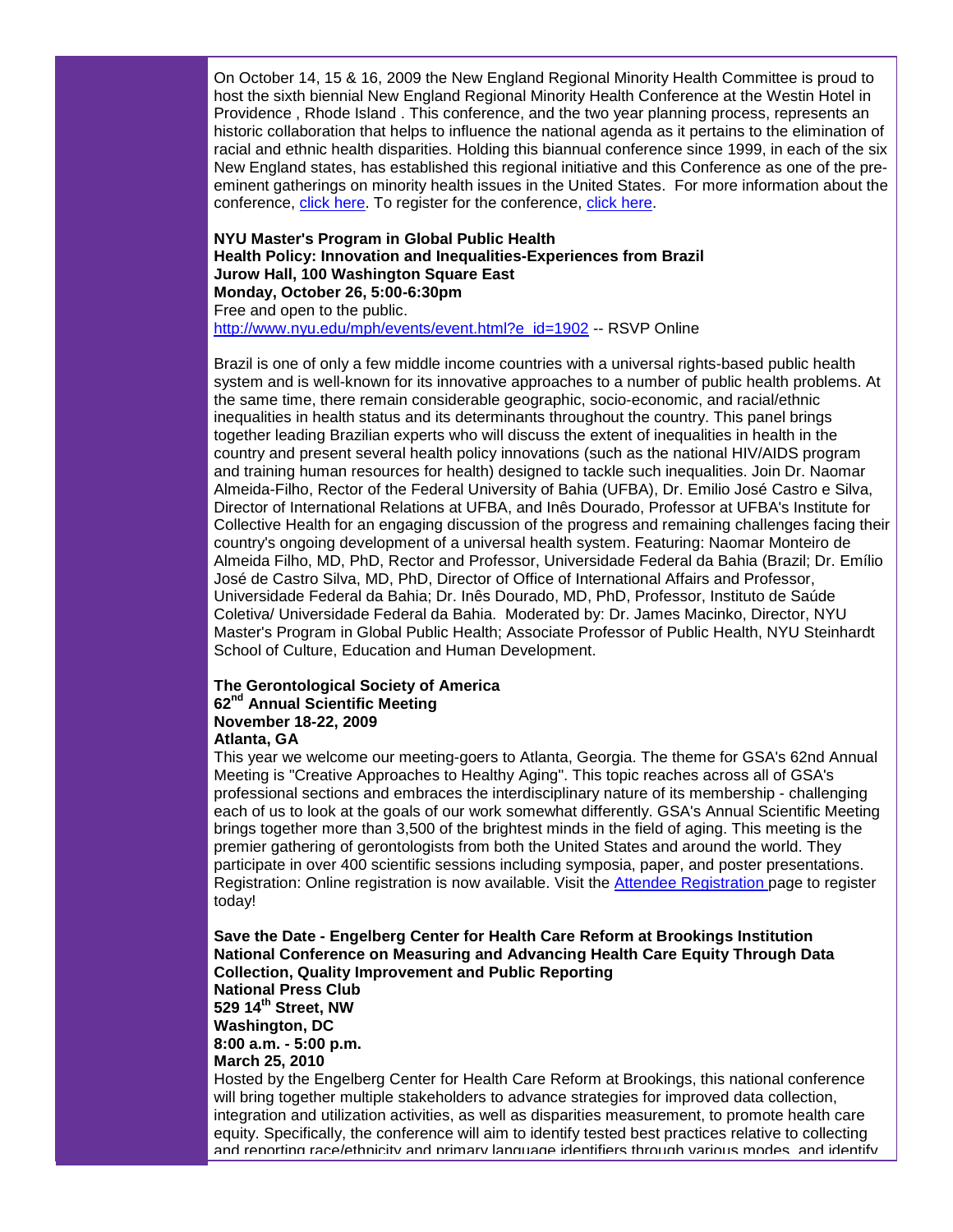practical, consensus-driven steps to measure and use race/ethnicity and primary language data to improve quality of care. A formal invitation and registration information will follow in the next few months.

**[back to top](#page-0-2)**

# <span id="page-15-0"></span>**RESOURCES**

#### **Publications**

#### **Families USA Fact Sheet**

**Health Coverage in Communities of Color: Talking about the New Census Numbers [http://www.familiesusa.org/assets/pdfs/minority-health-census-sept-2009.pdf](http://rs6.net/tn.jsp?t=xtjoradab.0.0.5gytkqcab.0&p=http%3A%2F%2Fwww.familiesusa.org%2Fassets%2Fpdfs%2Fminority-health-census-sept-2009.pdf&id=preview)** This new fact sheet takes a closer look at the latest data and finds that communities of color continue to bear the brunt of the uninsured crisis. This fact sheet looks at who is uninsured, who is living in poverty, and why public programs are vital to communities of color.

#### **Institute of Medicine**

**[Focusing on Children's Health: Community Approaches to Addressing Health Disparities](http://rs6.net/tn.jsp?t=xtjoradab.0.0.5gytkqcab.0&p=http%3A%2F%2Fwww.nap.edu%2Fcatalog%2F12637.html&id=preview)** The Institute of Medicine's recent report, [Focusing on Children's Health: Community Approaches](http://rs6.net/tn.jsp?t=xtjoradab.0.0.5gytkqcab.0&p=http%3A%2F%2Fwww.nap.edu%2Fcatalog%2F12637.html&id=preview)  [to Addressing Health Disparities,](http://rs6.net/tn.jsp?t=xtjoradab.0.0.5gytkqcab.0&p=http%3A%2F%2Fwww.nap.edu%2Fcatalog%2F12637.html&id=preview) describes the evidence linking early childhood life conditions and adult health; discusses the contribution of the early structural and social aspects in children's lives to observed racial and ethnic disparities in health; and highlights successful models that engage both community factors and health care to affect the child's development over life.

## **J Epidemiol Community Health. Published Online First: 19 August 2009. doi:10.1136/jech.2008.082743**

**Tackling the wider social determinants of health and health inequalities: evidence from systematic reviews**

**Clare Bambra1 , Marcia Gibson2 , Sowden Amanda3 , Kath Wright4 , Margaret Whitehead5 , Mark Petticrew 6,** 1 University of Durham, United Kingdom; 2 MRC Glasgow, United Kingdom; 3 University of York, United Kingdom; 4 York, United Kingdom; 5 University of Liverpool, United Kingdom; 6 LSHTM, United Kingdom

ABSTRACT: *Background:* There is increasing pressure to tackle the wider social determinants of health, through the implementation of appropriate interventions. However, turning these demands for better evidence about interventions around the social determinants of health into action requires identifying what we already know and highlighting the evidence gaps. *Methods:* Systematic review methodology was used to identify systematic reviews (from 2000-2007, developed countries only) that described the health effects of any intervention based on the wider social determinants of health: water and sanitation, agriculture and food, access to health and social care services, unemployment and welfare, work conditions, housing and living environment, education, and transport. *Results:* Thirty systematic reviews were identified. Certain categories of intervention may impact positively on health, in particular interventions in the fields of housing and work. However, there were clear gaps in the evidence, and the effects of interventions on health inequalities were unclear. *Conclusion:* Intervention studies which address inequalities in health are a priority area for future public health research. Downloadable pdf at: [http://jech.bmj.com/cgi/content/abstract/jech.2008.082743v1.](http://rs6.net/tn.jsp?t=xtjoradab.0.0.5gytkqcab.0&p=http%3A%2F%2Fjech.bmj.com%2Fcgi%2Fcontent%2Fabstract%2Fjech.2008.082743v1&id=preview)

#### **National Center on Minority Health and Health Disparities (NCMHD)**

**[Moving Science to Practice and Policy: Addressing Inequities through a Focus on Place](http://rs6.net/tn.jsp?t=xtjoradab.0.0.5gytkqcab.0&p=http%3A%2F%2Fvideocast.nih.gov%2FSummary.asp%3FFile%3D15250&id=preview)** National Center on Minority Health and Health Disparities has recently released the first videocast, [Moving Science to Practice and Policy: Addressing Inequities through a Focus on Place,](http://rs6.net/tn.jsp?t=xtjoradab.0.0.5gytkqcab.0&p=http%3A%2F%2Fvideocast.nih.gov%2FSummary.asp%3FFile%3D15250&id=preview) as part of the NIH's monthly Health Disparities Seminar Series. In the videocast, Dr. Brian Smedley speaks about the negative effects of racial and socioeconomic segregation on health. He also highlights some of the challenges and opportunities in applying research to policies and practices that address health inequities and improve health opportunities. The National Center on Minority Health and Health Disparities funds the seminar series. Their goal is to disseminate information on advances and gaps in health disparities, and current issues in health disparities research.

**Robert Wood Johnson Foundation, Commission to Build a Healthier America Education Matters for Health**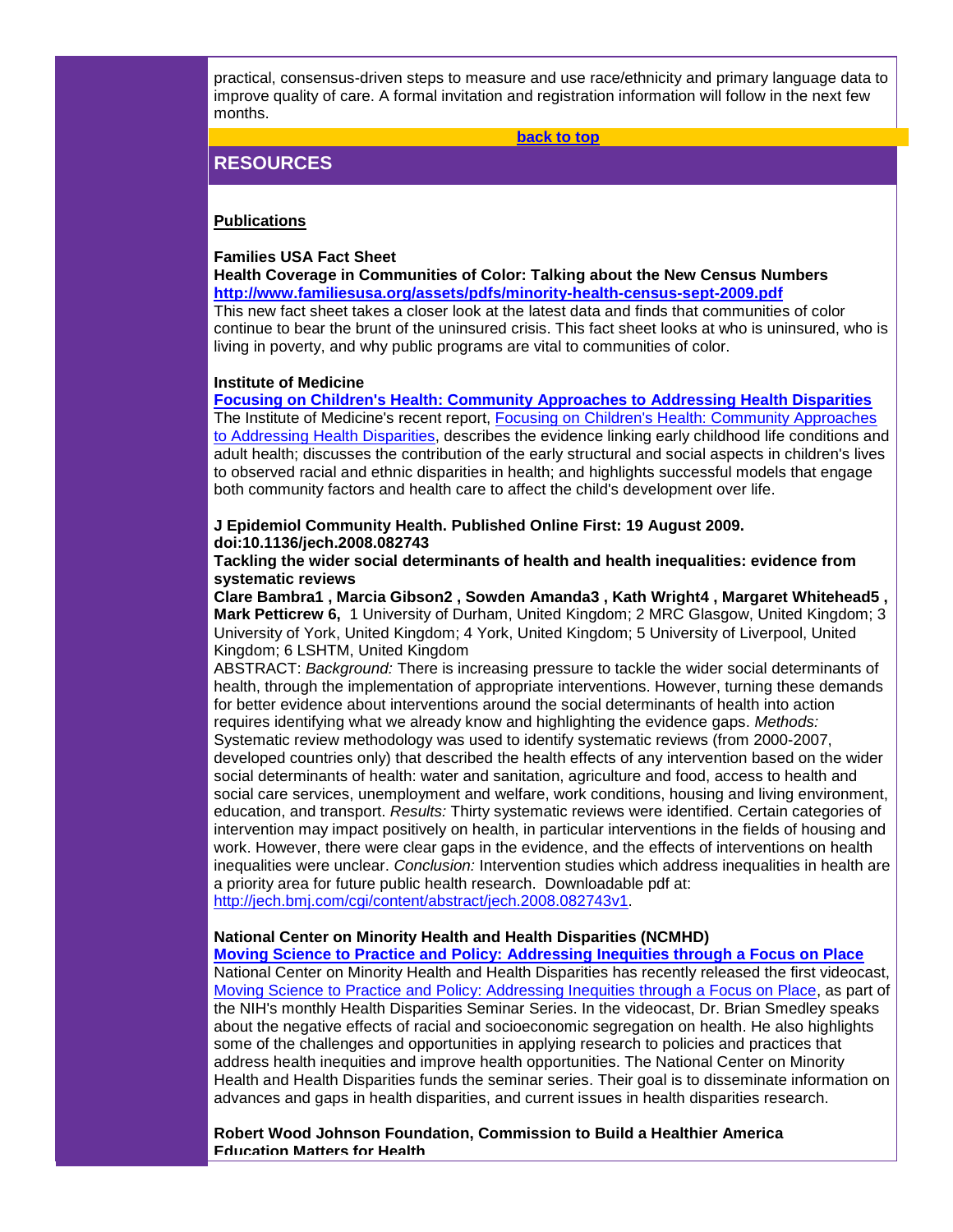**Report: S, Braveman P, Sadegh-Nobari T, Grossman-Kahn R and Dekker M. Education Matters for Health. Issue Brief 6: Education and Health.** 

[http://www.rwjf.org/files/research/commission2009eduhealth.pdf](http://rs6.net/tn.jsp?t=xtjoradab.0.0.5gytkqcab.0&p=http%3A%2F%2Fwww.rwjf.org%2Ffiles%2Fresearch%2Fcommission2009eduhealth.pdf&id=preview)

Education can influence health in many ways. This issue brief, prepared by the Robert Wood Johnson Foundation Commission to Build a Healthier America, examines three major interrelated pathways through which educational attainment is linked with health, health knowledge and behaviors; employment and income; and social and psychological factors, including sense of control, social standing and social support. In addition, this brief explores how educational attainment affects health across generations,

examining the links between parents' education and the social and economic advantages it represents, and their children's health and social advantages, including opportunities for educational attainment.

[http://www.rwjf.org/pr/product.jsp?id=48252](http://rs6.net/tn.jsp?t=xtjoradab.0.0.5gytkqcab.0&p=http%3A%2F%2Fwww.rwjf.org%2Fpr%2Fproduct.jsp%3Fid%3D48252&id=preview)

# **The Disparity Reducing Advances Project**

**[Equity Policies: A Review of the Recommendations,](http://rs6.net/tn.jsp?t=xtjoradab.0.0.5gytkqcab.0&p=http%3A%2F%2Fwww.altfutures.com%2Fdraproject%2Fpdfs%2FReport_09_01_Health_Equity_Policies_A_Review_of_the_Recommendations.pdf&id=preview)**

The Disparity Reducing Advances Projectreleased [Equity Policies: A Review of the](http://rs6.net/tn.jsp?t=xtjoradab.0.0.5gytkqcab.0&p=http%3A%2F%2Fwww.altfutures.com%2Fdraproject%2Fpdfs%2FReport_09_01_Health_Equity_Policies_A_Review_of_the_Recommendations.pdf&id=preview)  [Recommendations,](http://rs6.net/tn.jsp?t=xtjoradab.0.0.5gytkqcab.0&p=http%3A%2F%2Fwww.altfutures.com%2Fdraproject%2Fpdfs%2FReport_09_01_Health_Equity_Policies_A_Review_of_the_Recommendations.pdf&id=preview) a compilation of 27 reports, memos, and briefs that identify action steps for creating health equity. Each piece highlights recommendations, strategies, and/or priorities for health equity.

## **World Health Organization**

#### **Commissioned Discussion paper**

**Priorities for research on equity and health: Implications for global and national priority setting and the role of WHO to take the health equity research agenda forward**

Piroska Östlin (Task Force coordinator and core author), Department of Public Health Sciences, Division of Global Health, Karolinska Institute, Sweden; Ted Schrecker (core author), Department of Epidemiology and Community Medicine and Institute of Population Health, University of Ottawa, Canada; Ritu Sadana (core author), Equity Analysis and Research Unit, Department of Ethics, Equity, Trade and Human Rights, Information, Evidence and Research Cluster, World Health Organization; Josiane Bonnefoy, Ministry of Health, Chile; Lucy Gilson, University of Cape Town, South Africa and London School of Hygiene and Tropical Medicine, United Kingdom; Clyde Hertzman, Human Early Learning Partnership (HELP), University of British Columbia, Canada; Michael P. Kelly, Centre for Public Health Excellence, National Institute for Health and Clinical Excellence, United Kingdom; Tord Kjellström, National Centre for Epidemiology and Population Health, Australian National University, Canberra, Australia; Ronald Labonté, Department of Epidemiology and Community Medicine and Institute of Population Health, University of Ottawa, Canada; Olle Lundberg, Centre for Health Equity Studies, Stockholm, Sweden Carles Muntaner, Social Equity and Health Section, Centre for Addiction and Mental Health and Bloomberg Faculty of Nursing and Dalla Lana School of Public Health, University of Toronto, Canada;

Jennie Popay, Division of Health Research, Lancaster University, United Kingdom; Gita Sen, Indian Institute of Management, Centre for Public Policy, Bangalore, India; Ziba Vaghri, Human Early Learning Partnership (HELP), University of British Columbia, Canada. The discussion paper is available as PDF file [38p.] at

[http://www.globalhealthequity.ca/electronic%20library/Priorities%20for%20research%20on%20eq](http://rs6.net/tn.jsp?t=xtjoradab.0.0.5gytkqcab.0&p=http%3A%2F%2Fwww.globalhealthequity.ca%2Felectronic%2520library%2FPriorities%2520for%2520research%2520on%2520equity%2520and%2520health.pdf&id=preview) [uity%20and%20health.pdf.](http://rs6.net/tn.jsp?t=xtjoradab.0.0.5gytkqcab.0&p=http%3A%2F%2Fwww.globalhealthequity.ca%2Felectronic%2520library%2FPriorities%2520for%2520research%2520on%2520equity%2520and%2520health.pdf&id=preview) "...The report of the WHO Commission on Social Determinants of Health was released in August, 2008. Subsequently, a group led by Sweden's Piroska Östlin, comprising 14 researchers who were actively involved with the Knowledge Networks that supported the Commission, was commissioned by WHO to update an earlier (2005) report on priorities for health equity research. The new (**September 9, 2009**) discussion paper observes that: "The bulk of global health research has focused on biological disciplines, to develop medical solutions, to be provided through clinical, individual patient care. The past two decades have witnessed a rise in a new public health paradigm, enlarging disciplinary perspectives, stakeholder analysis, and recognition that health systems can be designed more effectively through new knowledge. This paradigm shift represents a second wave of global health research. With the 10/90 gap embraced by many organisations as an objective to be reversed and the CSDH's report widely distributed, among other contemporary efforts, this paper argues that we are on the cusp of a third wave in global health research, one that explicitly links broader social, political and economic determinants with improvements in equity in health, within and across countries.